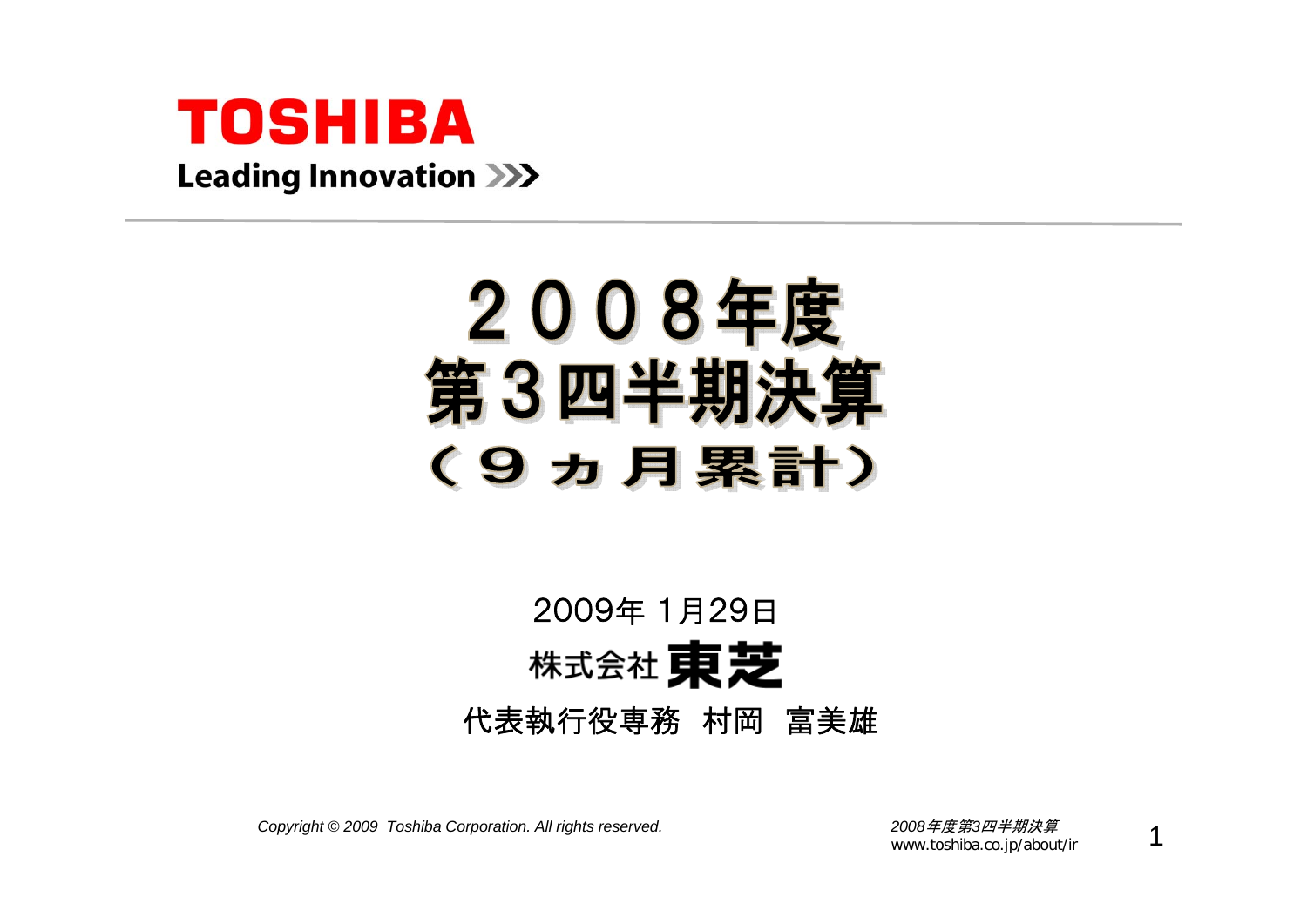#### 注意事項

- この資料には、東芝の将来についての計画や戦略、業績に関 する予想及び見通しの記述が含まれています。
- これらの記述は、過去の事実ではなく、当社が現時点で把握 可能な情報から判断した想定及び所信にもとづく見込みです。
- また、多様なリスクや不確実性(経済動向、エレクトロニクス業 界における激しい競争、市場需要、為替レート、税制や諸制度 等がありますが、これに限りません。)を含んでいます。そのため、 実際の業績は当社の見込みとは異なる可能性がありますので、 ご承知置きください。
- 注記が無い限り、表記の数値は全て9ヵ月累計です。

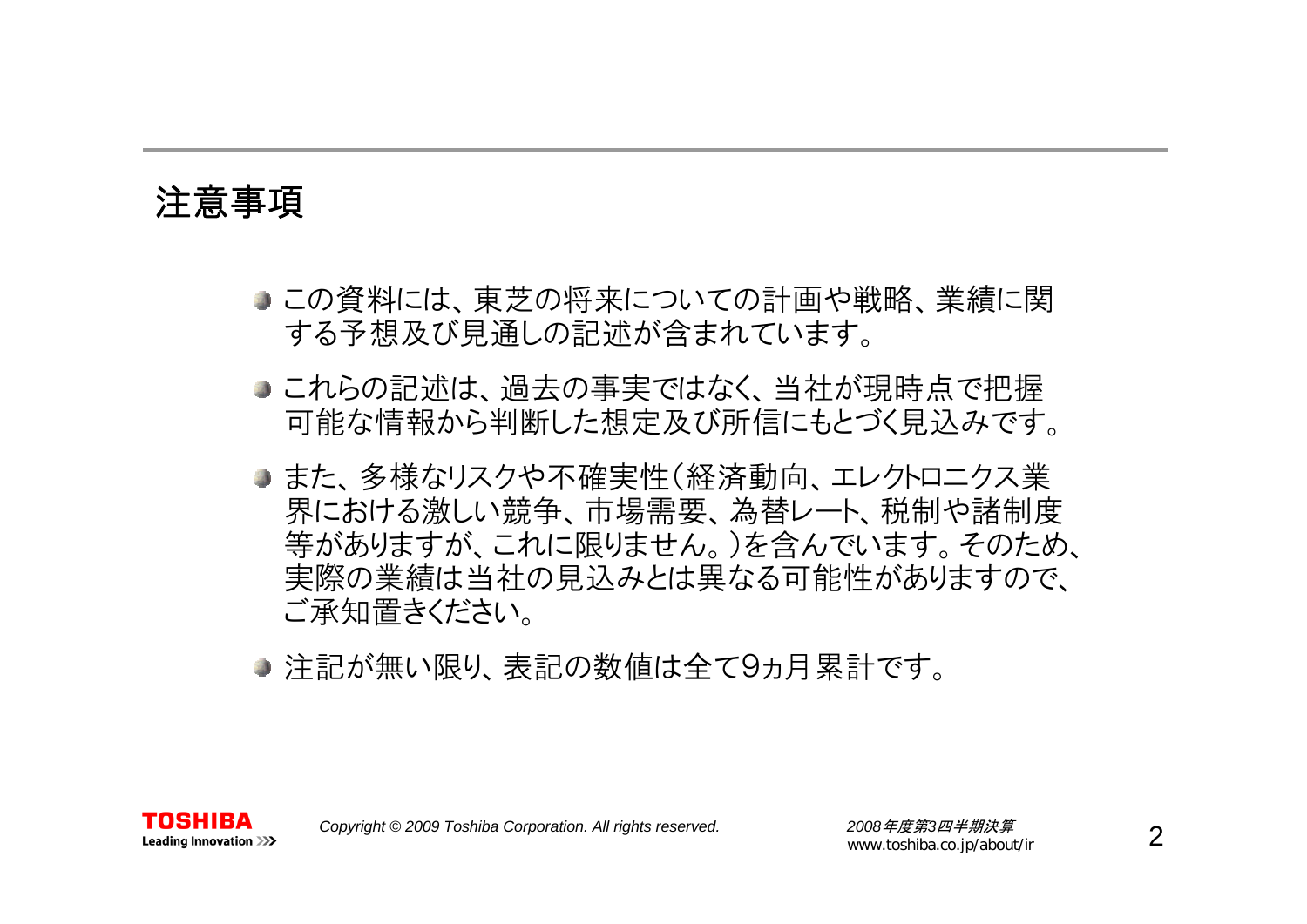## 概要

単位:億円

|        |             |               |        |         | 08年度     | 07年度   | 差        |
|--------|-------------|---------------|--------|---------|----------|--------|----------|
|        | 摘           |               | 要      |         |          |        | 対07年度    |
| 売      |             | 上             |        | 高       | 49,841   | 55,684 | $-5,843$ |
| 営      | 業           |               | 損      | 益       | $-1,823$ | 1,246  | $-3,069$ |
|        |             | $\frac{0}{0}$ |        |         | $-3.7%$  | 2.2%   | $-5.9%$  |
| 税      | 引           | 前             | 損      | 益       | $-2,060$ | 2,263  | $-4,323$ |
|        |             | $\frac{0}{0}$ |        |         | $-4.1%$  | 4.1%   | $-8.2%$  |
| 当      | 期           | 純             | 損      | 益       | $-1,596$ | 1,262  | $-2,858$ |
|        |             | $\frac{0}{0}$ |        |         | $-3.2%$  | 2.3%   | $-5.5%$  |
| 基<br>当 | 的<br>本<br>期 | 株<br>純        | 当<br>損 | たり<br>益 | -49円32銭  | 39円09銭 | -88円41銭  |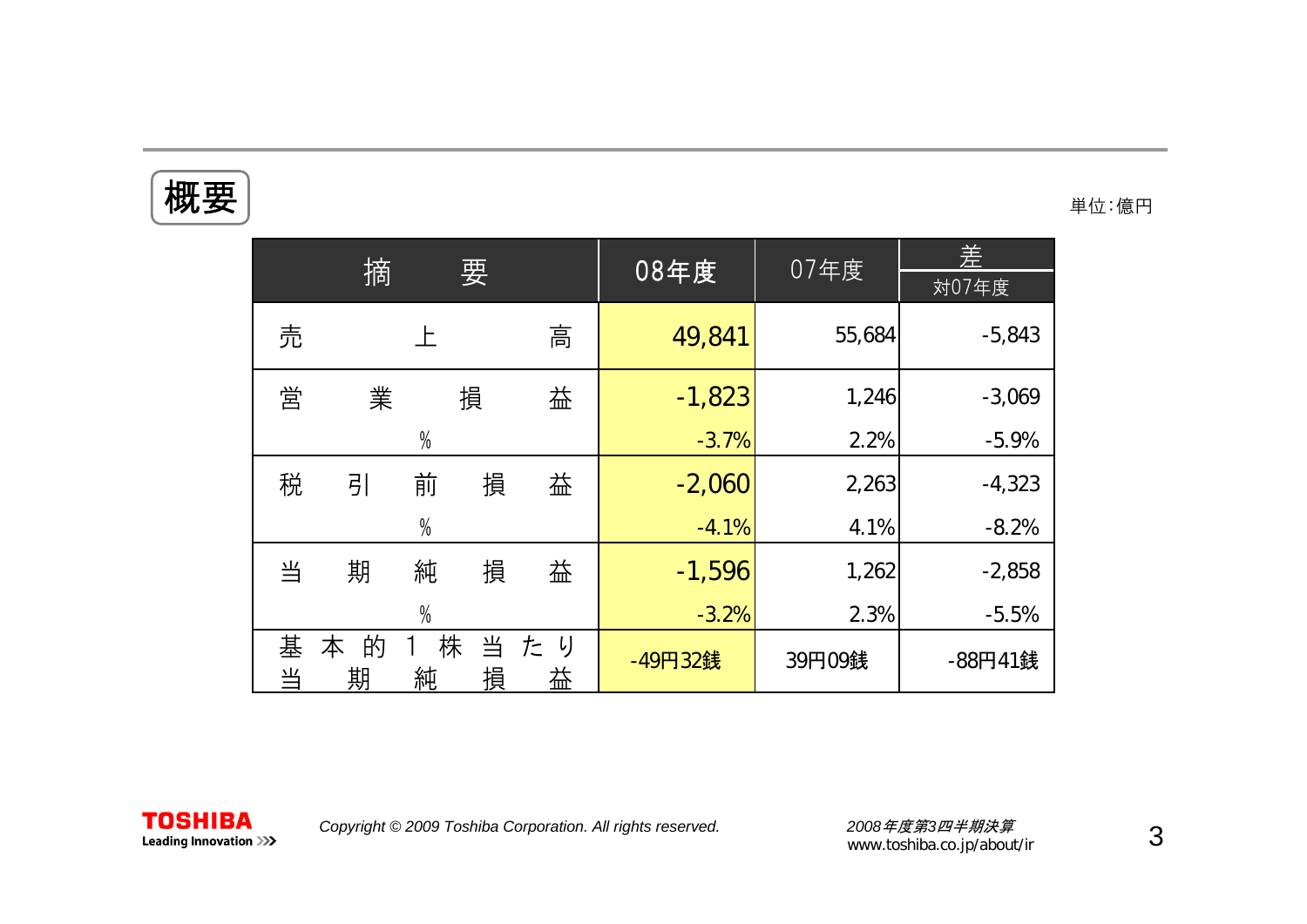#### 今回の決算のポイント

(対07年度 )

- 前年同期比で減収・減益(赤字計上) 売上高 49,841億円 (一5,843億円、一11%) 営業損益 ー1,823億円 (ー3,069億円) 税引前損益 ー2,060億円 (ー4,323億円) 当期純損益 ー1,596億円 (ー2,858億円)
	- \*想定以上の売価ダウン及び需要減により、電子デバイスが大幅に悪化 売上高 10,809億円 (ー2,430億円) 営業損益 ー1,978億円 (ー2,667億円) \*景気後退の影響を受け、デジタルプロダクツが悪化 売上高 19,540億円 (ー2,746億円) 営業損益 14億円 (ー52億円) \*社会インフラも伸び悩み 売上高 15,873億円 (ー105億円) 営業損益 353億円 (+8億円)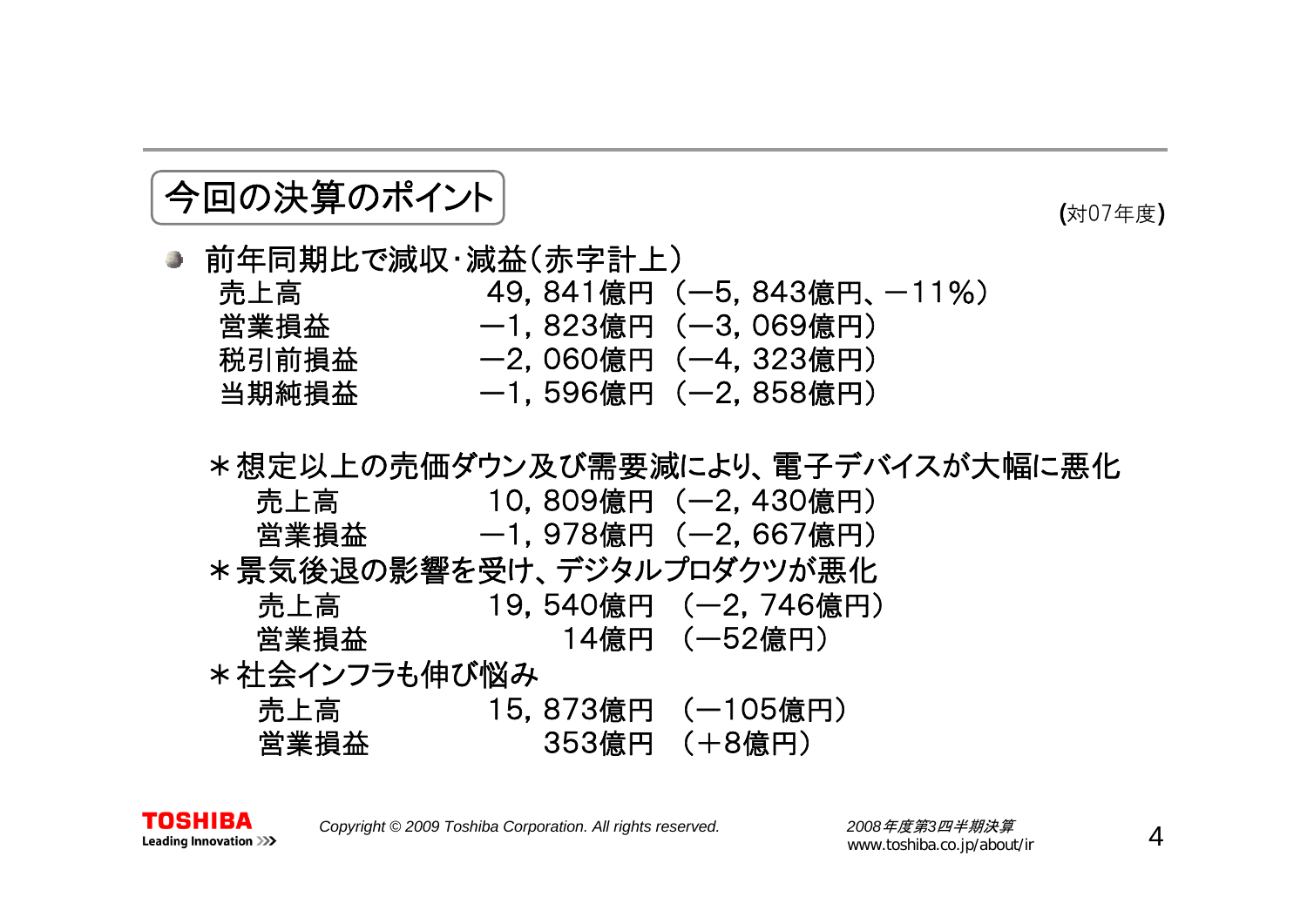| セグメント情報 | 単位:億円 |
|---------|-------|
|         |       |

| 売上高                                   | 08年度   |        | 差        |  |
|---------------------------------------|--------|--------|----------|--|
|                                       |        | 07年度   | 対07年度    |  |
| デ<br>ジ<br>ダ<br>タ<br>ク<br>ッソ<br>ル<br>口 | 19,540 | 22,286 | $-2,746$ |  |
| 電<br>デ<br>子<br>バ<br>ス                 | 10,809 | 13,239 | $-2,430$ |  |
| 社<br>会<br>ラ<br>ン<br>フ<br>⊿            | 15,873 | 15,978 | $-105$   |  |
| 家<br>器<br>電<br>庭                      | 5,242  | 5,760  | $-518$   |  |
| 他<br>そ<br>$\sigma$                    | 2,594  | 2,876  | $-282$   |  |
| 連<br>結<br>計                           | 49,841 | 55,684 | $-5,843$ |  |
|                                       |        |        |          |  |
| 営<br>業<br>益<br>損                      | 08年度   | 07年度   | 差        |  |
|                                       |        |        | 対07年度    |  |
| ダ<br>ジ<br>デ<br>ク<br>タ<br>ッ<br>ル<br>口  | 14     | 66     | $-52$    |  |
| 0/2                                   | 0.1%   | 0.3%   | $-0.2\%$ |  |

|   | 営<br>業      | 損           | 益      |    | 08年度     | 07年度  | 左        |
|---|-------------|-------------|--------|----|----------|-------|----------|
|   |             |             |        |    |          |       | 対07年度    |
| デ | ジ<br>タ<br>ル | プ<br>$\Box$ | ダ<br>ク | ッソ | 14       | 66    | $-52$    |
|   |             |             |        |    | 0.1%     | 0.3%  | $-0.2%$  |
| 電 | 子<br>デ      | バ           | イ      | ス  | $-1,978$ | 689   | $-2,667$ |
|   | $\%$        |             |        |    | $-18.3%$ | 5.2%  | $-23.5%$ |
| 社 | 会<br>イ      | ン           | フ      | ラ  | 353      | 345   | 8        |
|   | $\%$        |             |        |    | 2.2%     | 2.2%  | 0.0%     |
| 家 | 庭           | 電           |        | 器  | $-154$   | 20    | $-174$   |
|   | $\%$        |             |        |    | $-2.9%$  | 0.3%  | $-3.2%$  |
| そ | $\sigma$    |             |        | 他  | $-57$    | 129   | $-186$   |
|   | %           |             |        |    | $-2.2%$  | 4.5%  | $-6.7%$  |
| 連 | 結           |             |        | 計  | $-1,823$ | 1,246 | $-3,069$ |
|   | %           |             |        |    | $-3.7%$  | 2.2%  | $-5.9%$  |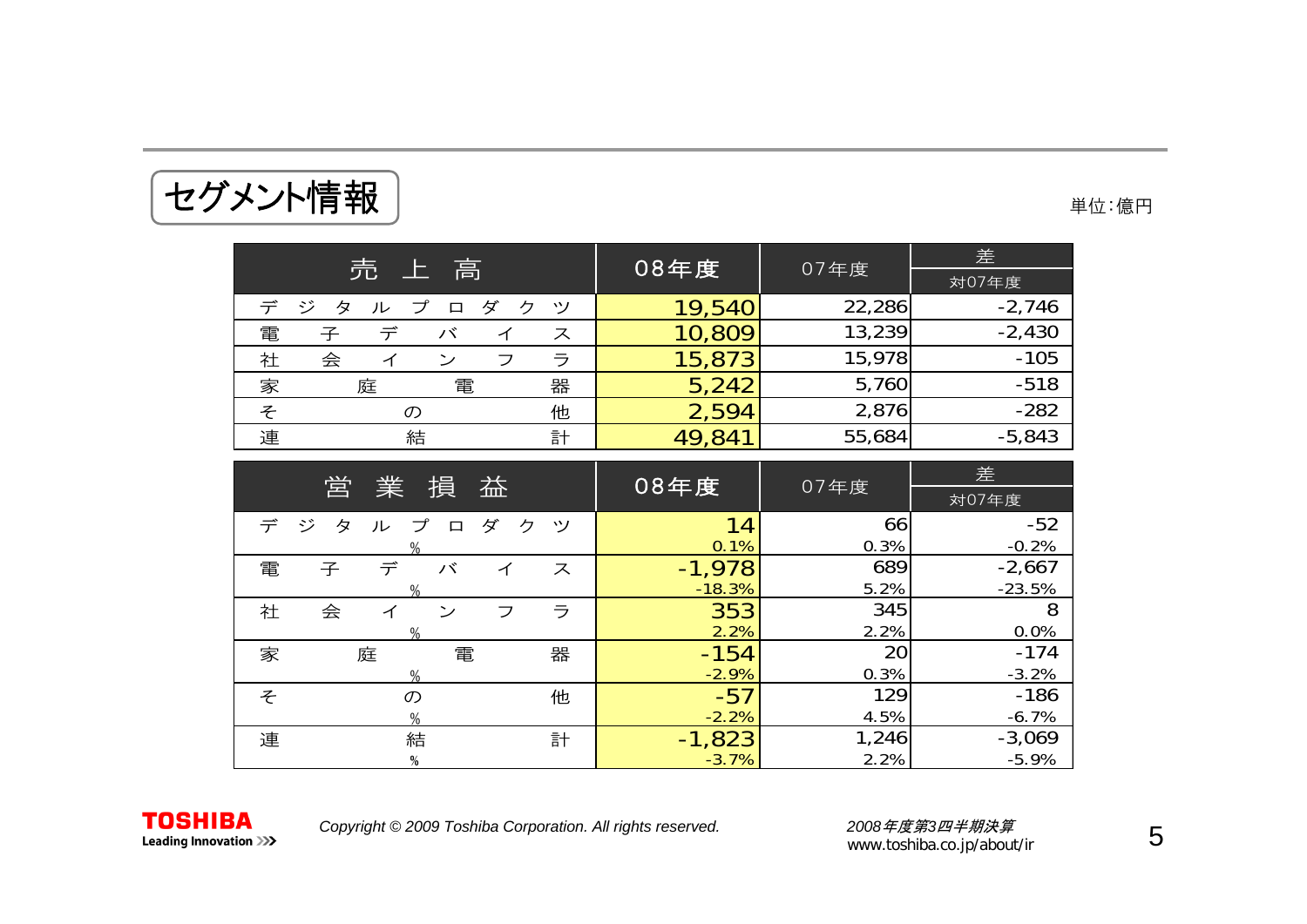



*Copyright © <sup>2009</sup> Toshiba Corporation. All rights reserved. <sup>2008</sup>*年度第*3*四半期決算

www.toshiba.co.jp/about/ir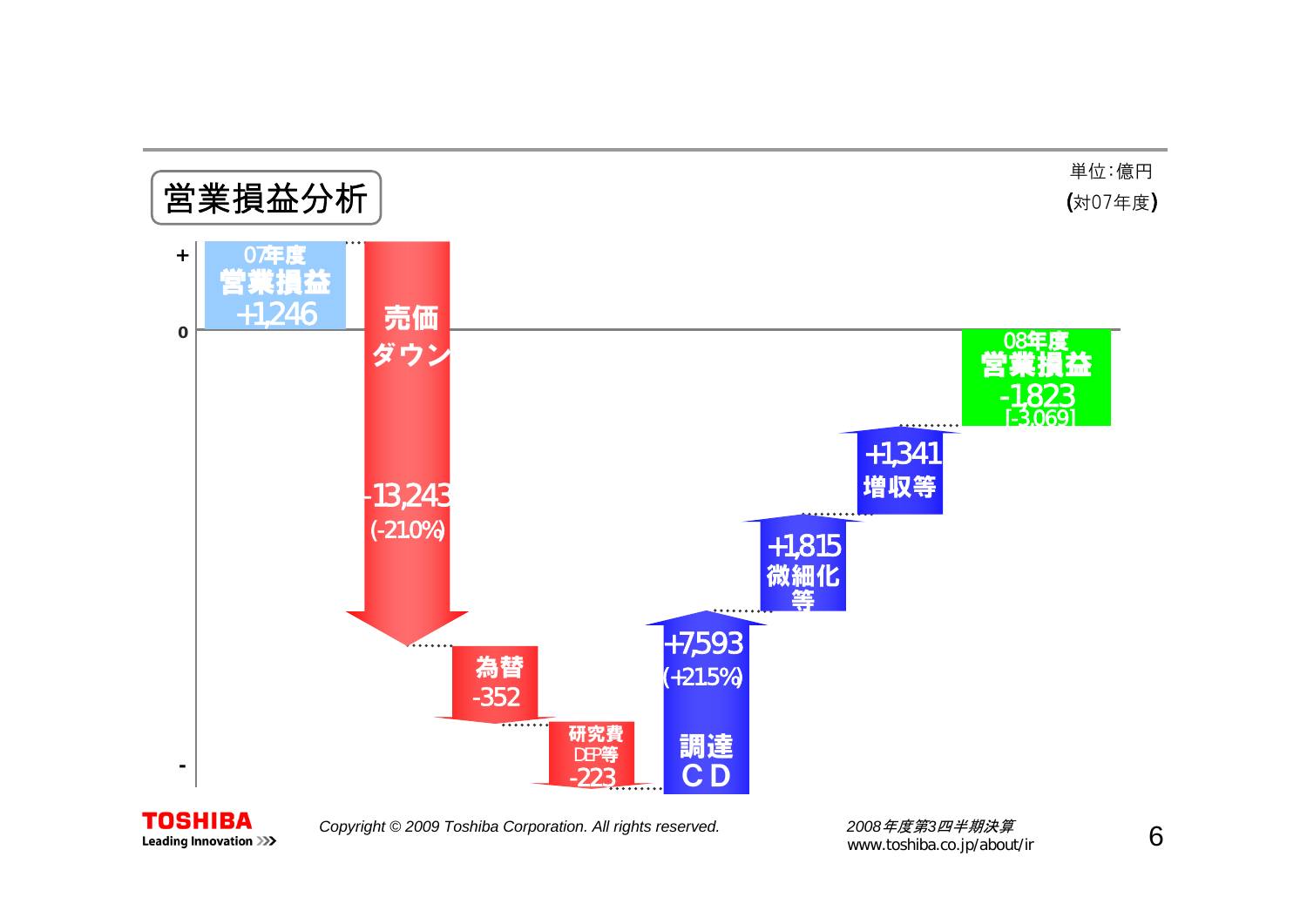

**Leading Innovation >>>** 

7

www.toshiba.co.jp/about/ir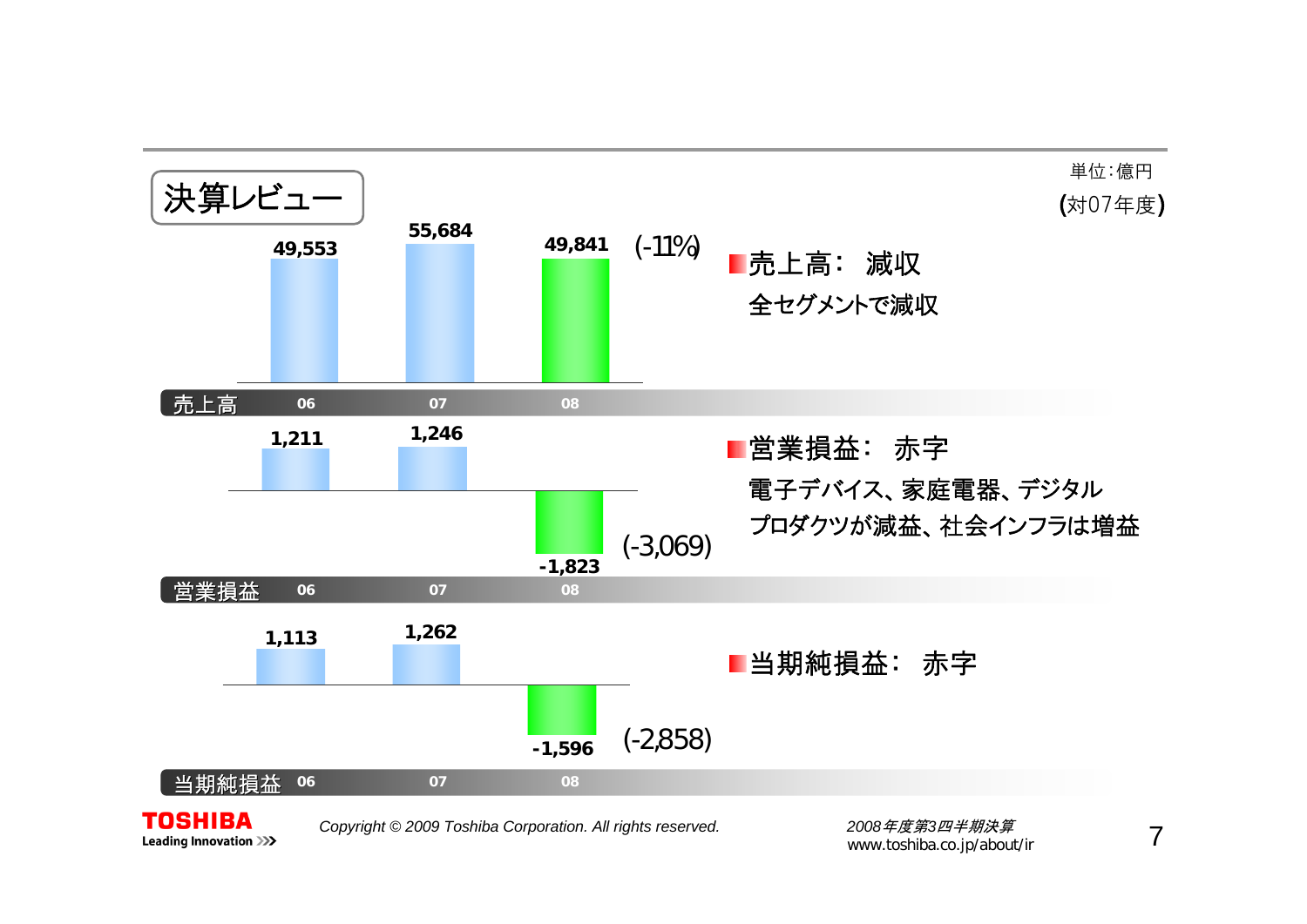## デジタルプロダクツ

単位:億円 (対07年度)



TV、PC、携帯電話、流通・事 務用機器は、景気後退の影響 を受け、いずれも減収

#### 価格下落、為替、携帯電話市 場の低迷等の影響により減益

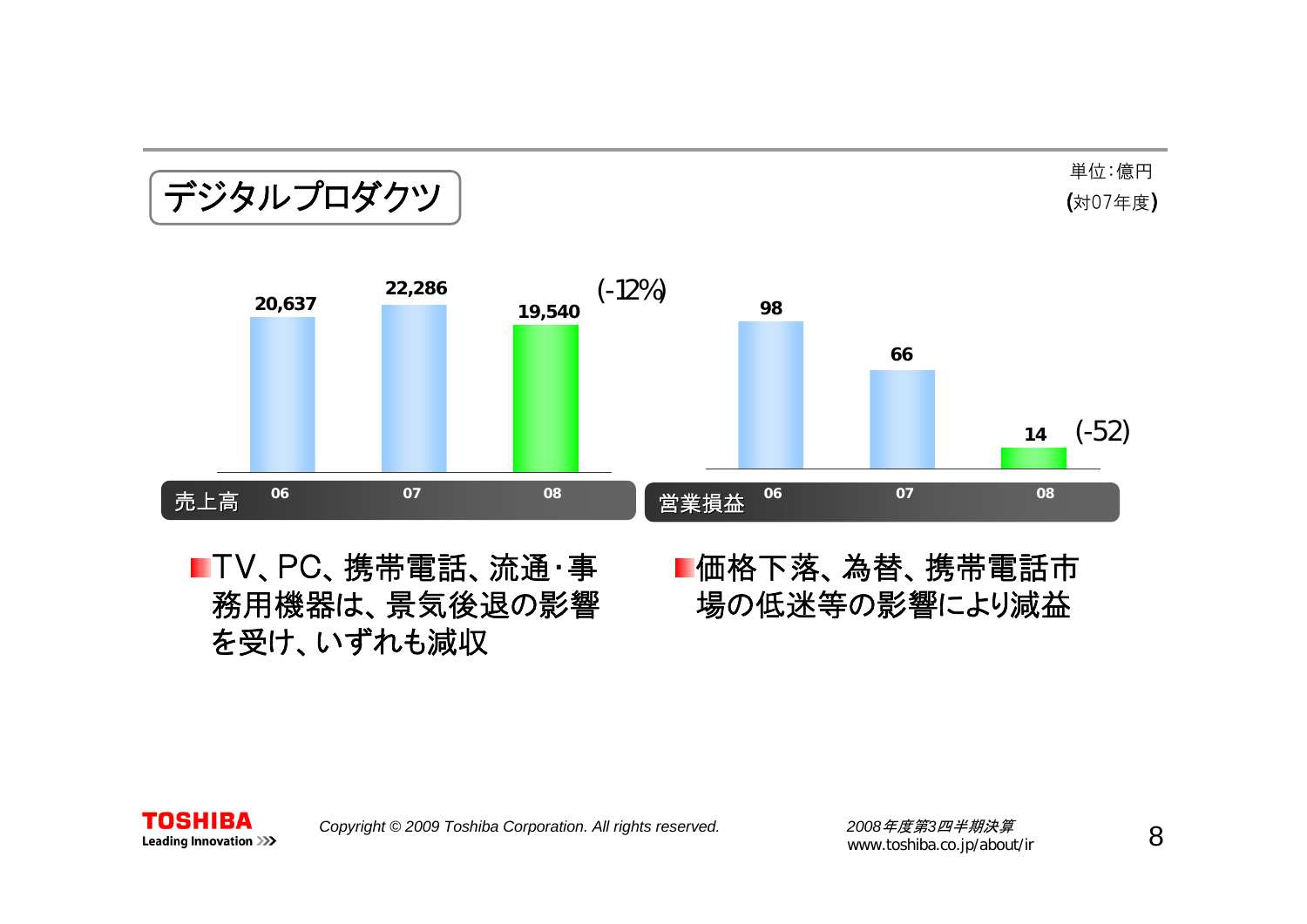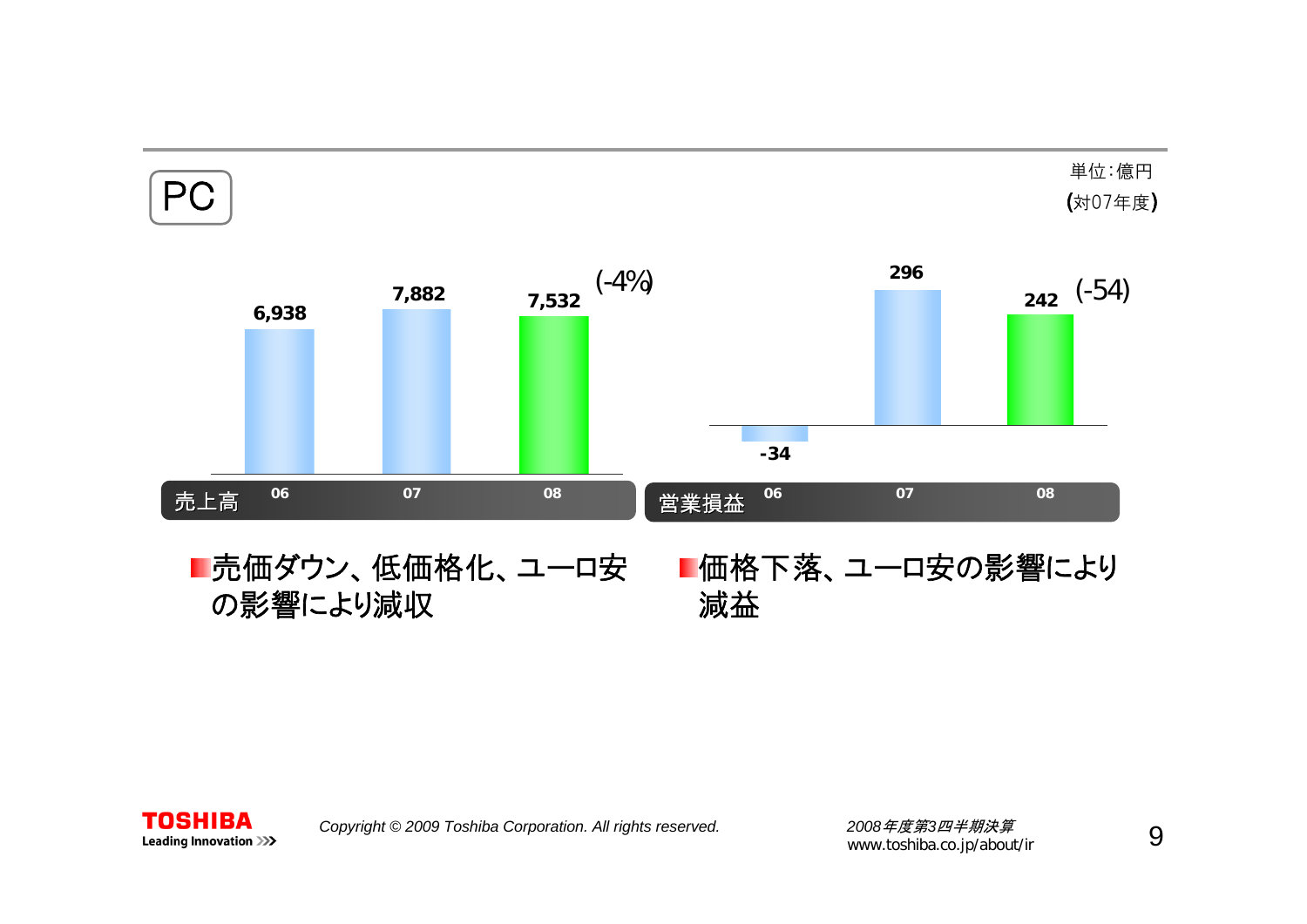電子デバイス

単位:億円 (対07年度)



NAND型フラッシュメモリの価格下 半導体、液晶の悪化により 大幅 落、システムLSI、ディスクリート、 に赤字 液晶の需要減により大幅な減収

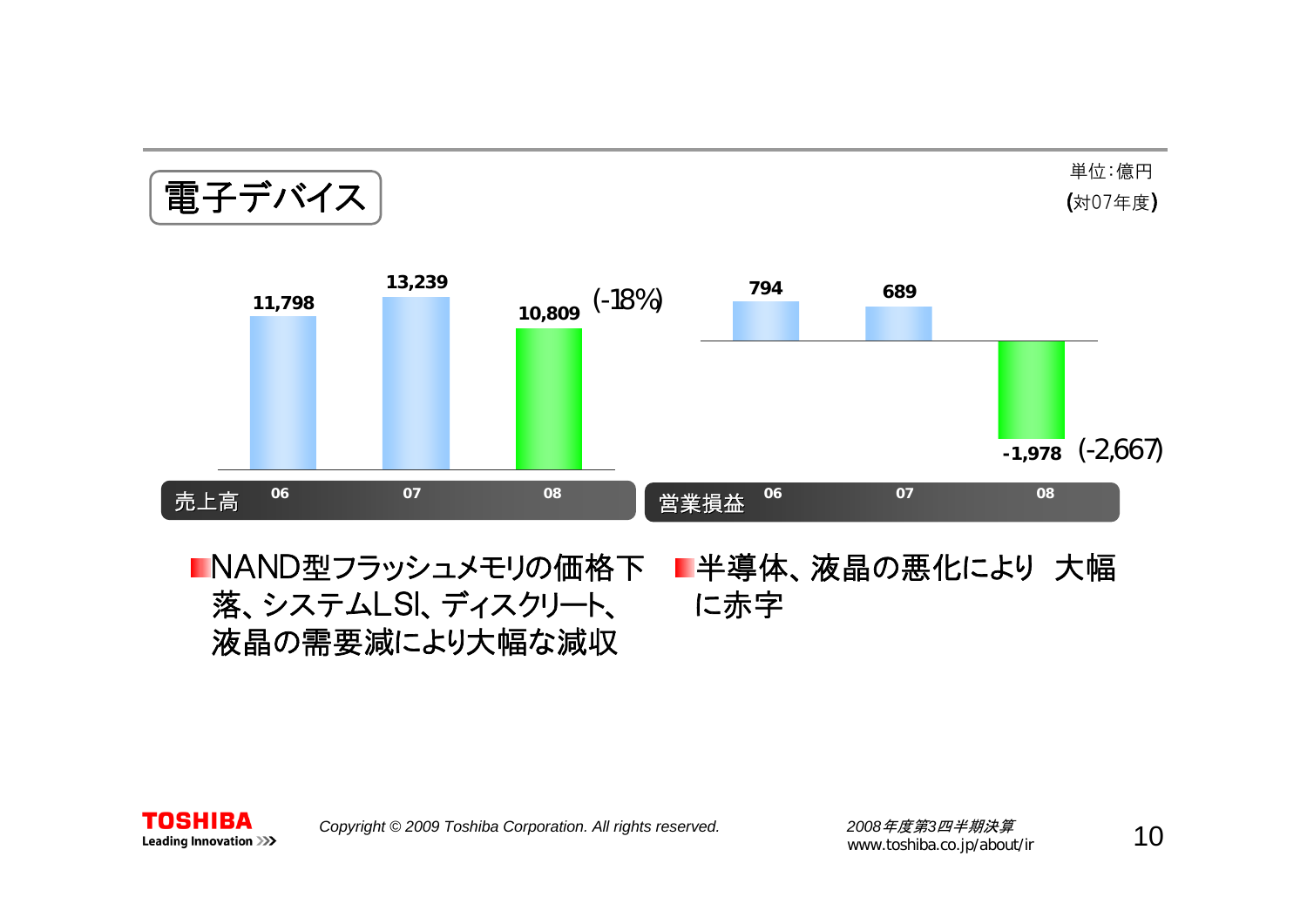

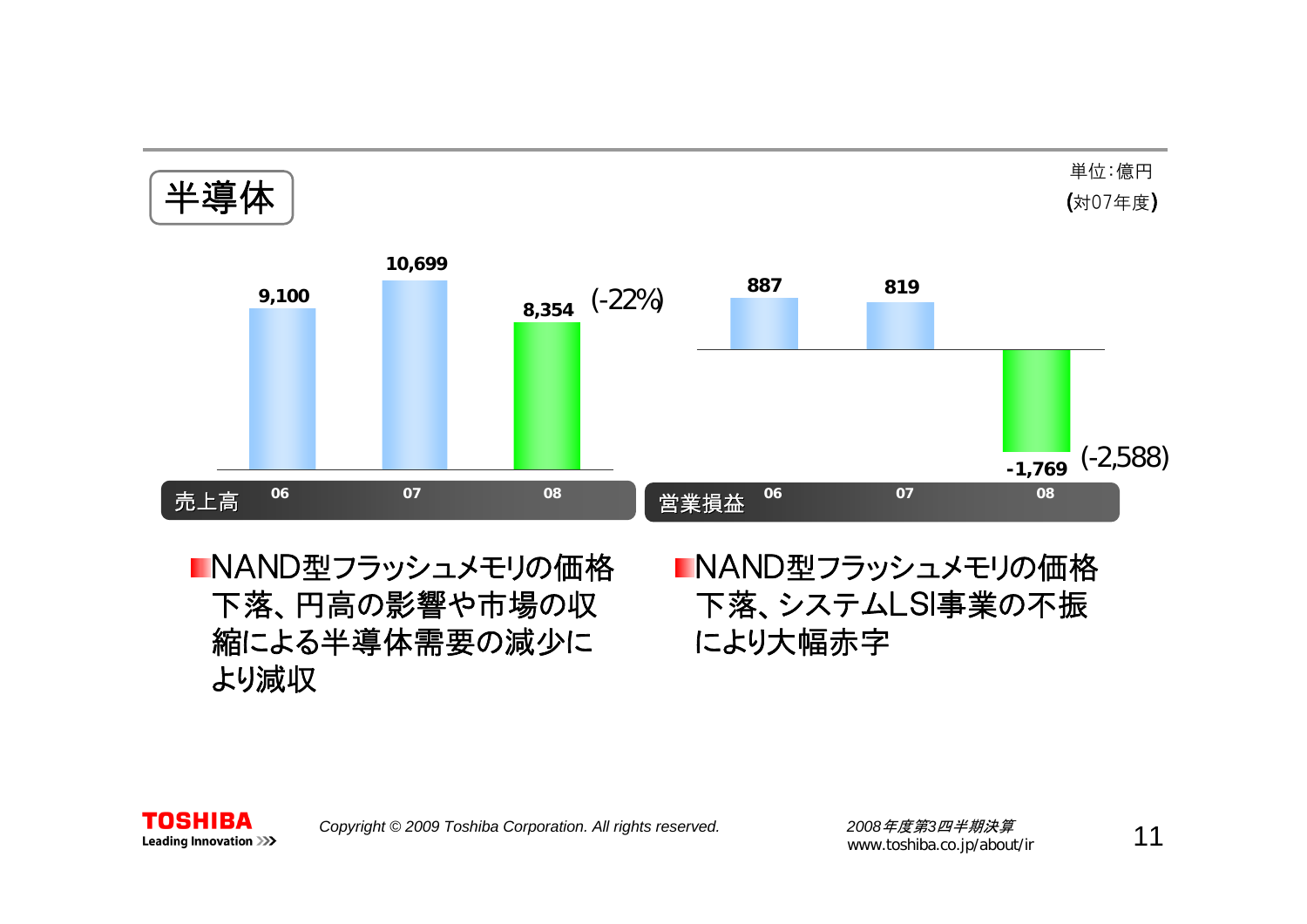半導体 内訳

単位:億円

| 売上高                                              | 08年度     | 07年度   | 対07年度    |
|--------------------------------------------------|----------|--------|----------|
| デ<br>ィスクリ<br>$\rightarrow$                       | 1,650    | 1,865  | $-215$   |
| $^{\circ}$ S<br>$\sqrt{2}$<br>$\perp$<br>シ<br>ステ | 3,475    | 4,702  | $-1,227$ |
| IJ<br>メ<br>モ                                     | 3,229    | 4,132  | $-903$   |
| 導<br>半<br>体<br>計                                 | 8,354    | 10,699 | $-2,345$ |
| 業<br>営<br>損<br>益                                 | 08年度     | 07年度   | 対07年度    |
| 半<br>導<br>体<br>計                                 | $-1,769$ | 819    | $-2,588$ |
| $\%$                                             | $-21.2%$ | 7.7%   | $-28.9%$ |

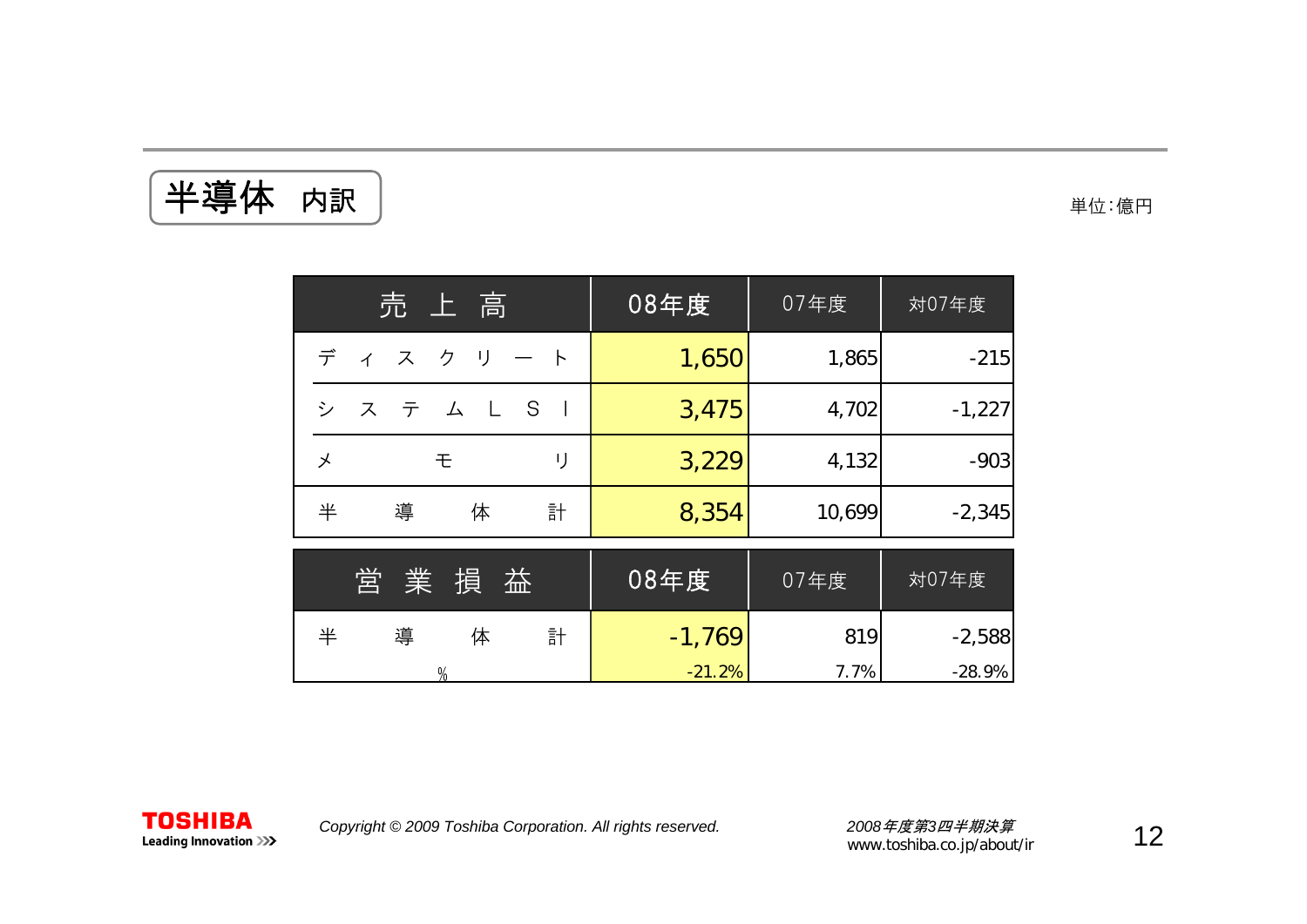## 半導体 四半期別損益トレンド

単位:億円



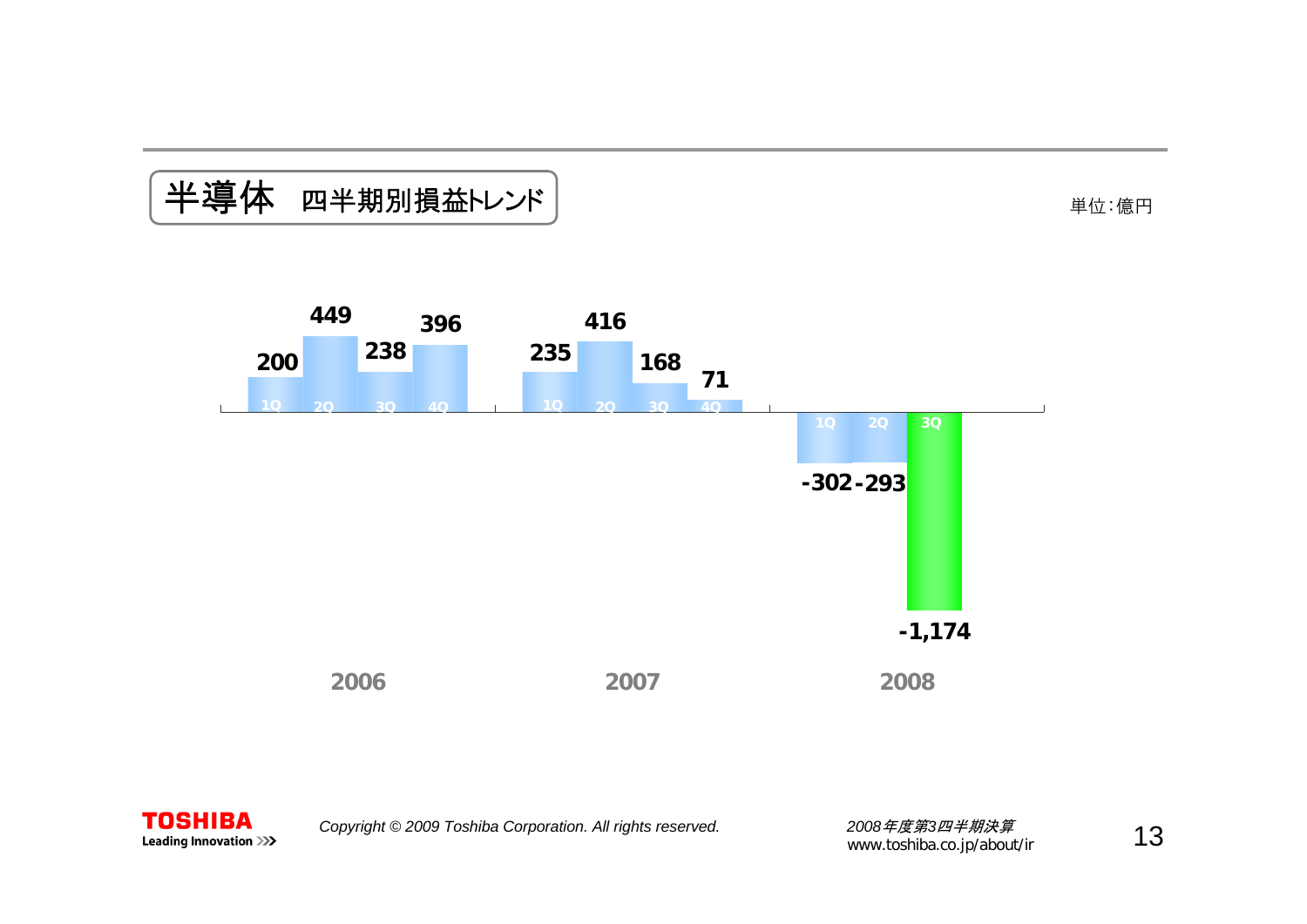

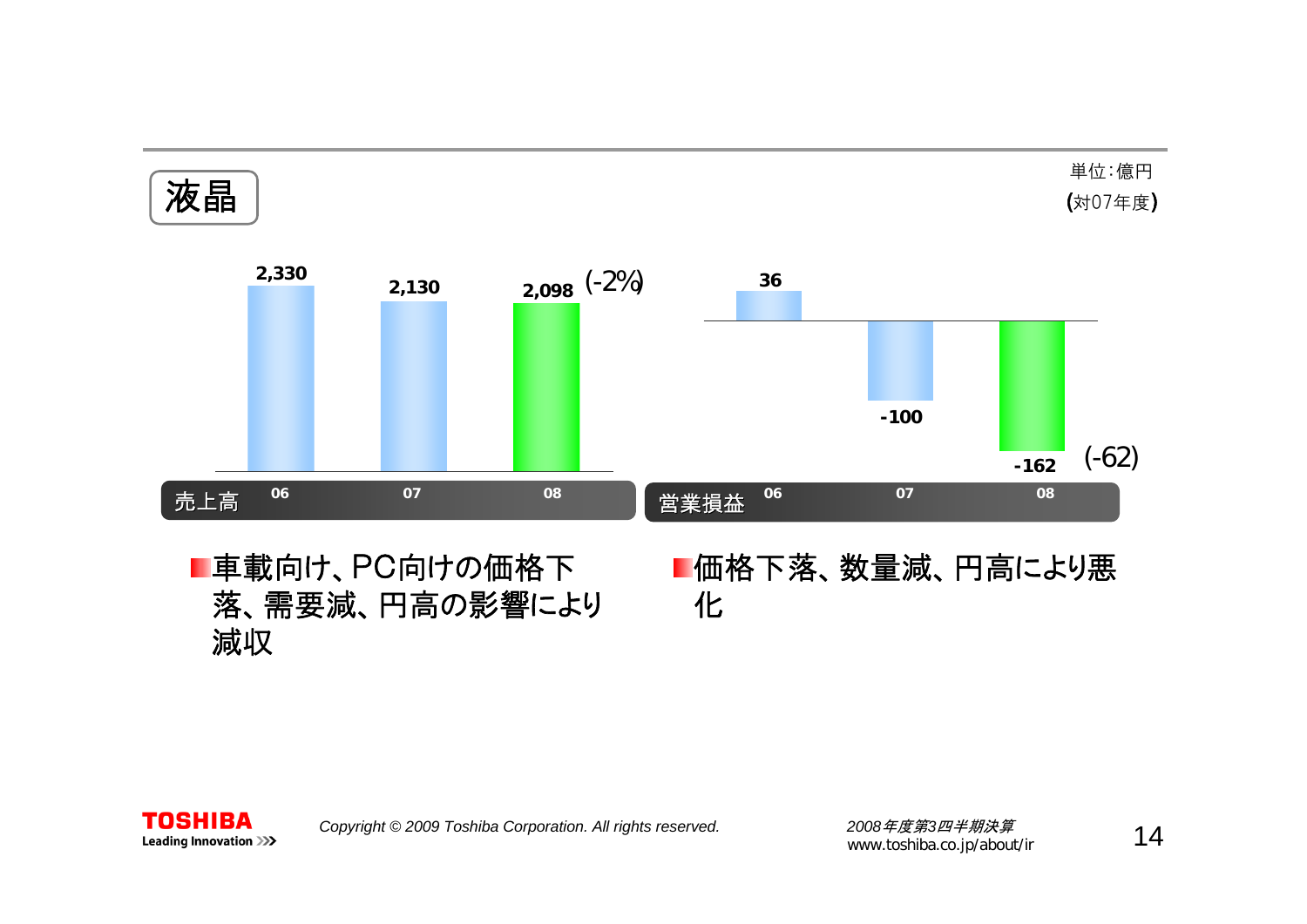社会インフラ

単位:億円 (対07年度)



■電力・産業システムが堅調も、 社会システム、医用システムが 減収

■電力・産業システムが好調で、 医用システムも引き続き高水準 を維持し前年同期並みを確保

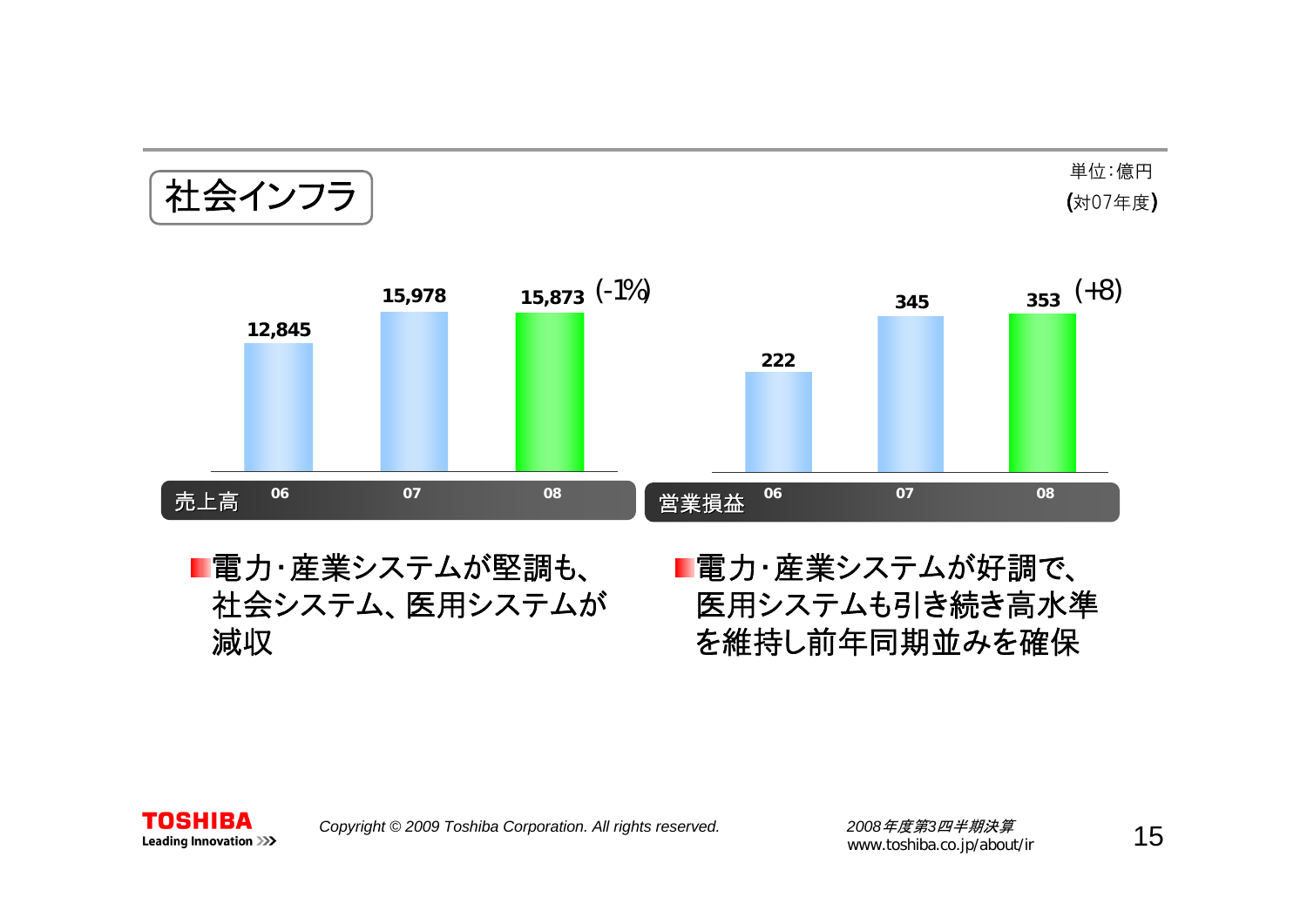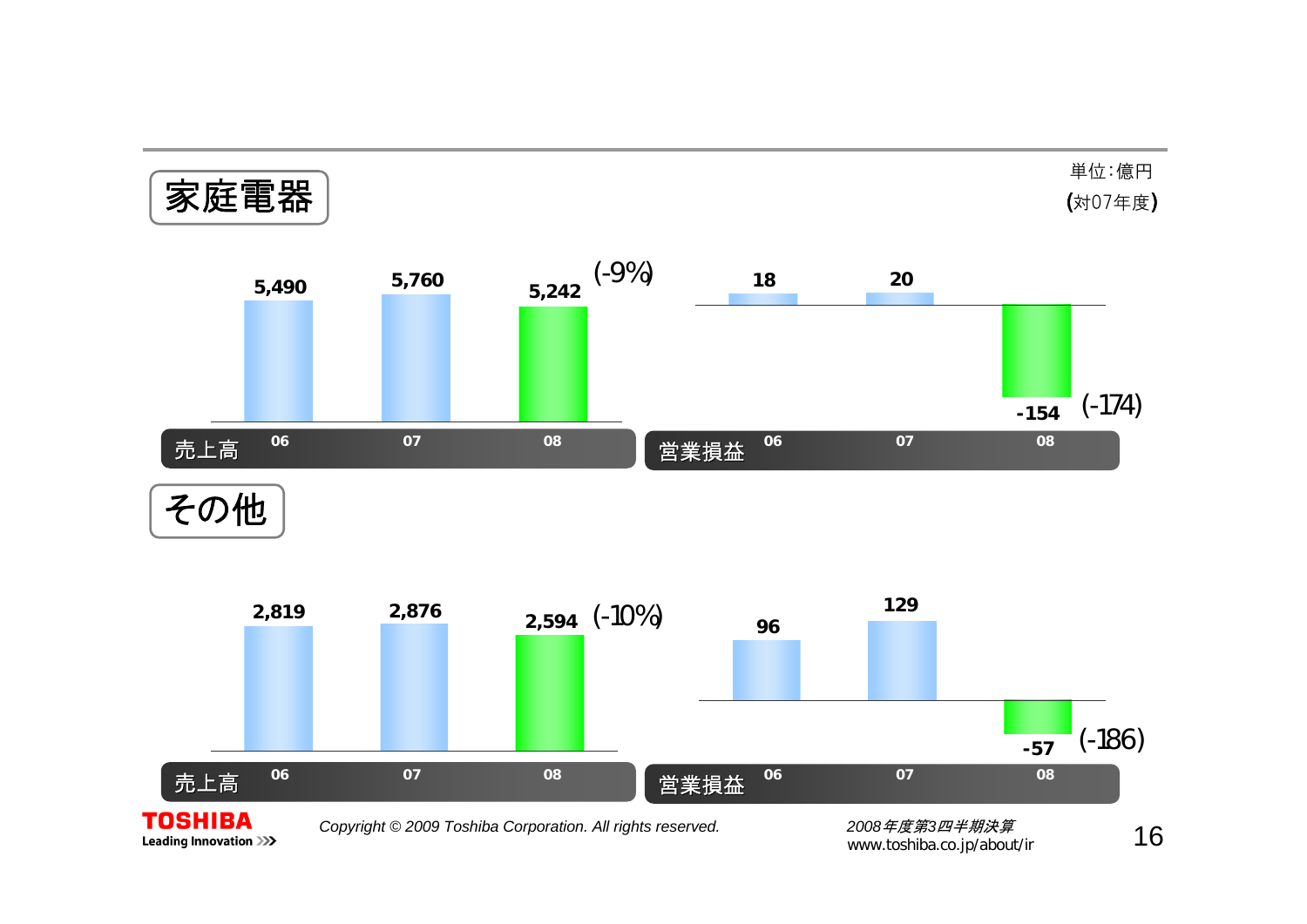**営業外損益 キャランス まんじゅつ せいしょう せいきょう せいきょう せいきょう きょうかい きょうかい きょうかい きょうかい きょうかい きょうかい しょうかい** 

|                                                  |                |                | 差        |
|--------------------------------------------------|----------------|----------------|----------|
|                                                  | 08年度           | 07年度           | 対07年度    |
| 損<br>益<br>券<br>有<br>証<br>売<br>却<br>価             | 758            | 257            | 501      |
| 益<br>損<br>固<br>定<br>資<br>産<br>売<br>廃<br>却        | $-36$          | 1,362          | $-1,398$ |
| 持<br>分<br>法<br>投<br>資<br>損<br>益                  | 54             | 192            | $-138$   |
| 為<br>損<br>益<br>替<br>済<br>差<br>决                  | $-416$         | $-55$          | $-361$   |
| 金<br>融<br>支<br>収                                 | $-106$         | $-124$         | 18       |
| 償<br>減<br>度<br>却<br>制<br>変更による影響<br>価            | $\overline{0}$ | $-350$         | 350      |
| 損<br>券<br>有<br>価<br>証<br>評<br>価                  | $-327$         | $-6$           | $-321$   |
| 業<br>終<br>送<br>息<br>放<br>事<br>費<br>用<br>モバ<br>イル | $-169$         | $\overline{0}$ | $-169$   |
| 他<br>そ<br>の                                      | 5              | $-259$         | 264      |
| 営<br>業<br>益<br>損<br>計<br>外                       | $-237$         | 1,017          | $-1,254$ |

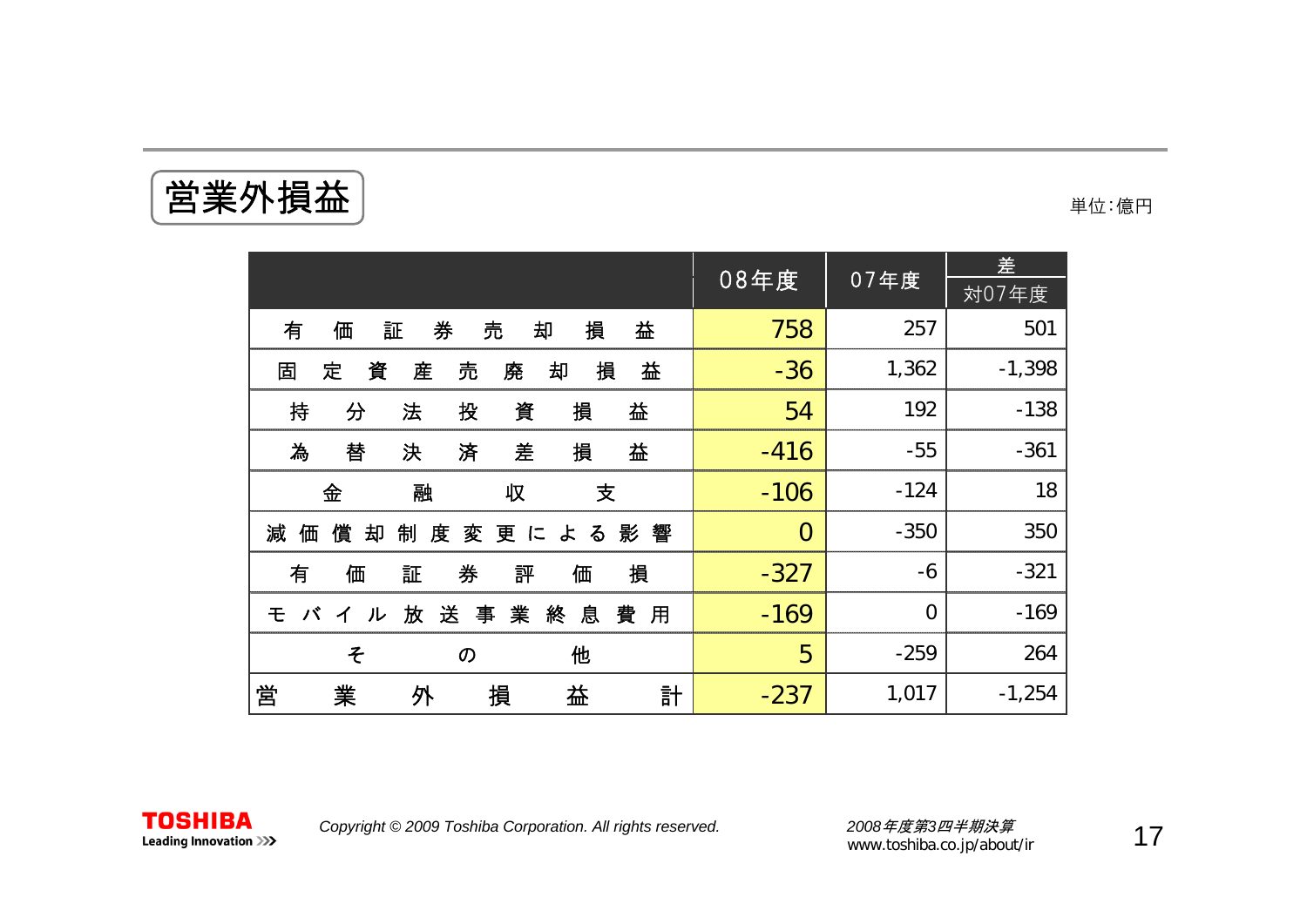キャッシュ・フロー

単位:億円





*Copyright © <sup>2009</sup> Toshiba Corporation. All rights reserved. <sup>2008</sup>*年度第*3*四半期決算

\_2*008年度第3四半期決算*<br>www.toshiba.co.jp/about/ir \_\_\_\_\_\_\_\_\_\_\_\_**\_\_1 8**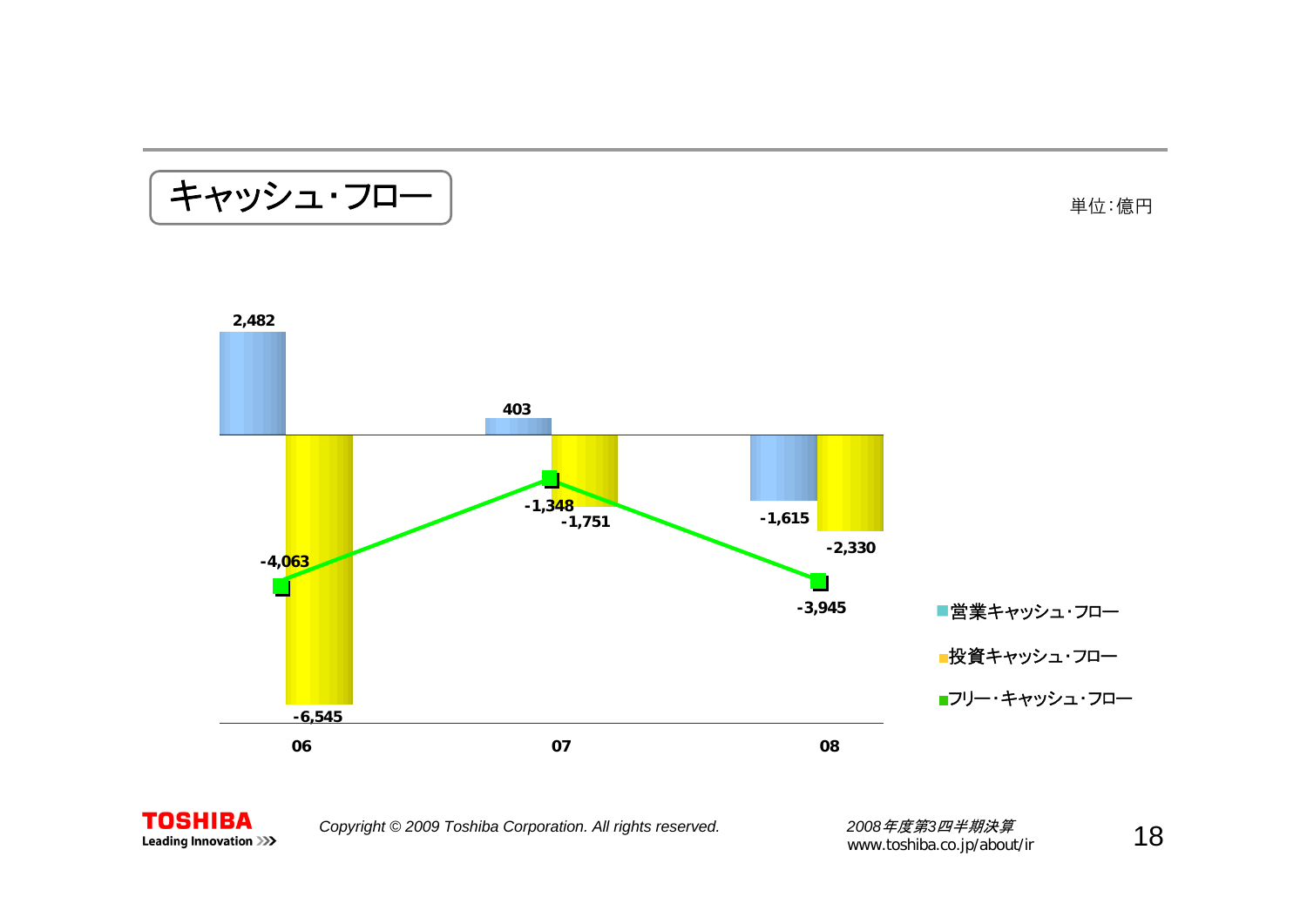



*Copyright © <sup>2009</sup> Toshiba Corporation. All rights reserved. <sup>2008</sup>*年度第*3*四半期決算

2*008年度第3四半期決算*<br>www.toshiba.co.jp/about/ir 19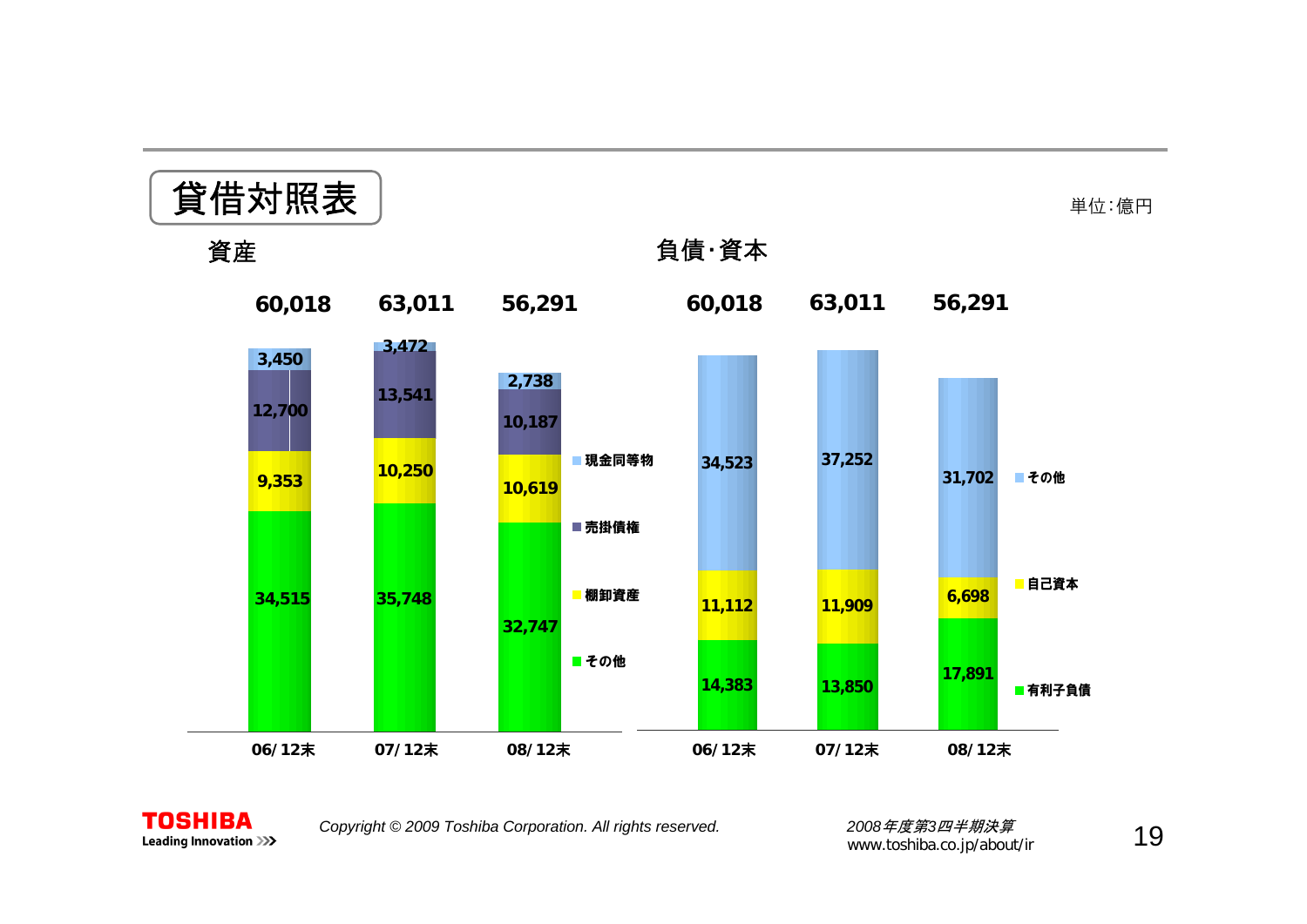**14,383 11,112 13,850 11,909 17,891 6,698** 有利子負債 自己資本 DEレシオ **06/12**末 **07/12** 末 **08/12** 末**129% 116%267%**D/Eレシオ単位:億円



*Copyright © <sup>2009</sup> Toshiba Corporation. All rights reserved. <sup>2008</sup>*年度第*3*四半期決算

2008*年度第3四半期決算*<br>www.toshiba.co.jp/about/ir **20**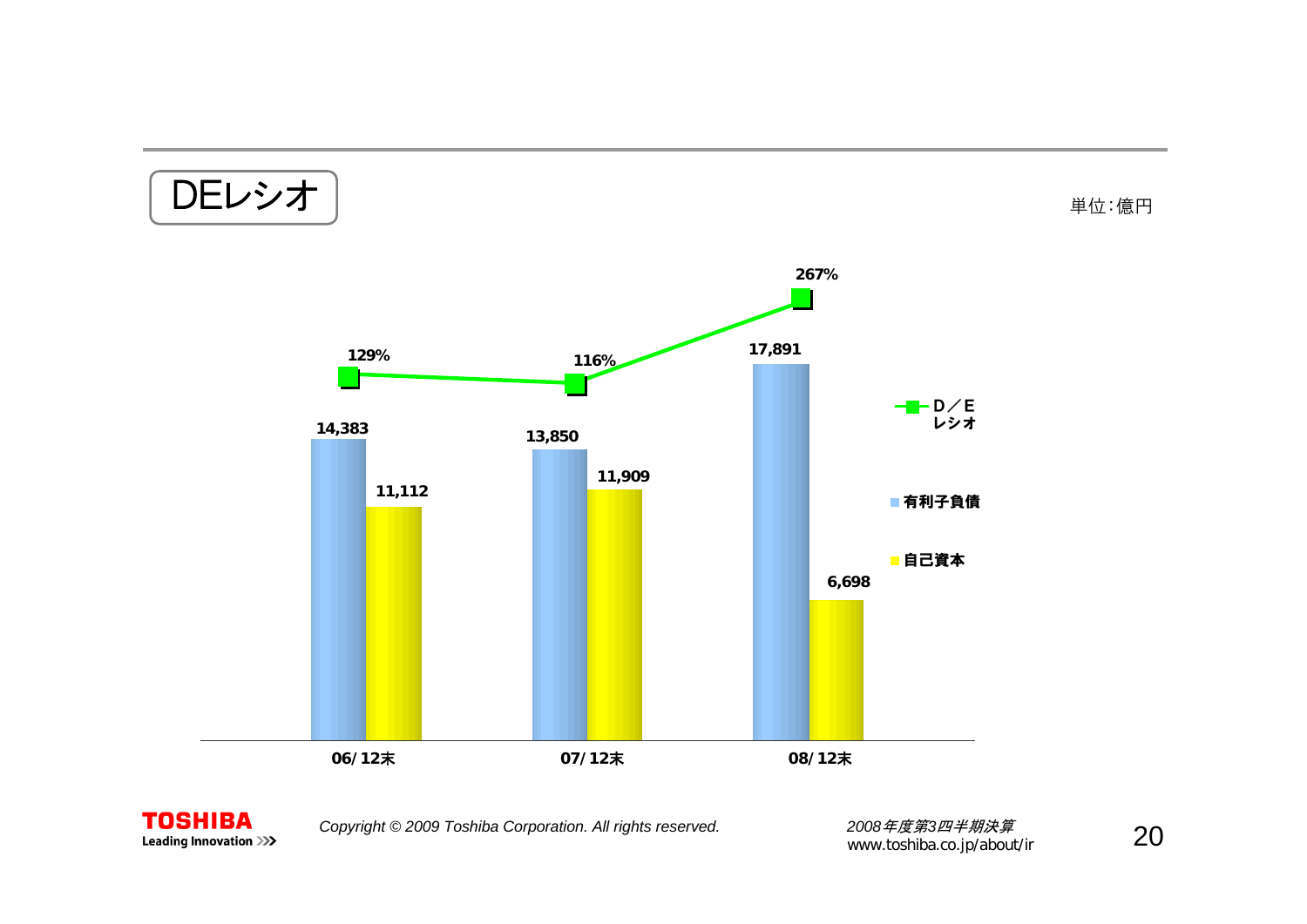| 摘<br>要 |   | 08年度          |      |    | 差        |        |        |          |           |
|--------|---|---------------|------|----|----------|--------|--------|----------|-----------|
|        |   |               | 07年度 | 計画 | 対07年度    | 対計画    |        |          |           |
| 売      |   |               |      | 高  | 67,000   | 76,681 | 77,000 | $-9,681$ | $-10,000$ |
| 営      | 業 |               | 損    | 益  | $-2,800$ | 2,381  | 1,500  | $-5,181$ | $-4,300$  |
|        |   | $\frac{0}{0}$ |      |    | $-4.2%$  | 3.1%   | 1.9%   | $-7.3%$  | $-6.1%$   |
| 税      | 引 | 前             | 損    | 益  | $-3,300$ | 2,556  | 1,700  | $-5,856$ | $-5,000$  |
|        |   | $\frac{0}{0}$ |      |    | $-4.9%$  | 3.3%   | 2.2%   | $-8.2%$  | $-7.1%$   |
| 当      | 期 | 純             | 損    | 益  | $-2,800$ | 1,274  | 700    | $-4,074$ | $-3,500$  |
|        |   | $\frac{0}{0}$ |      |    | $-4.2%$  | 1.7%   | 0.9%   | $-5.9%$  | $-5.1%$   |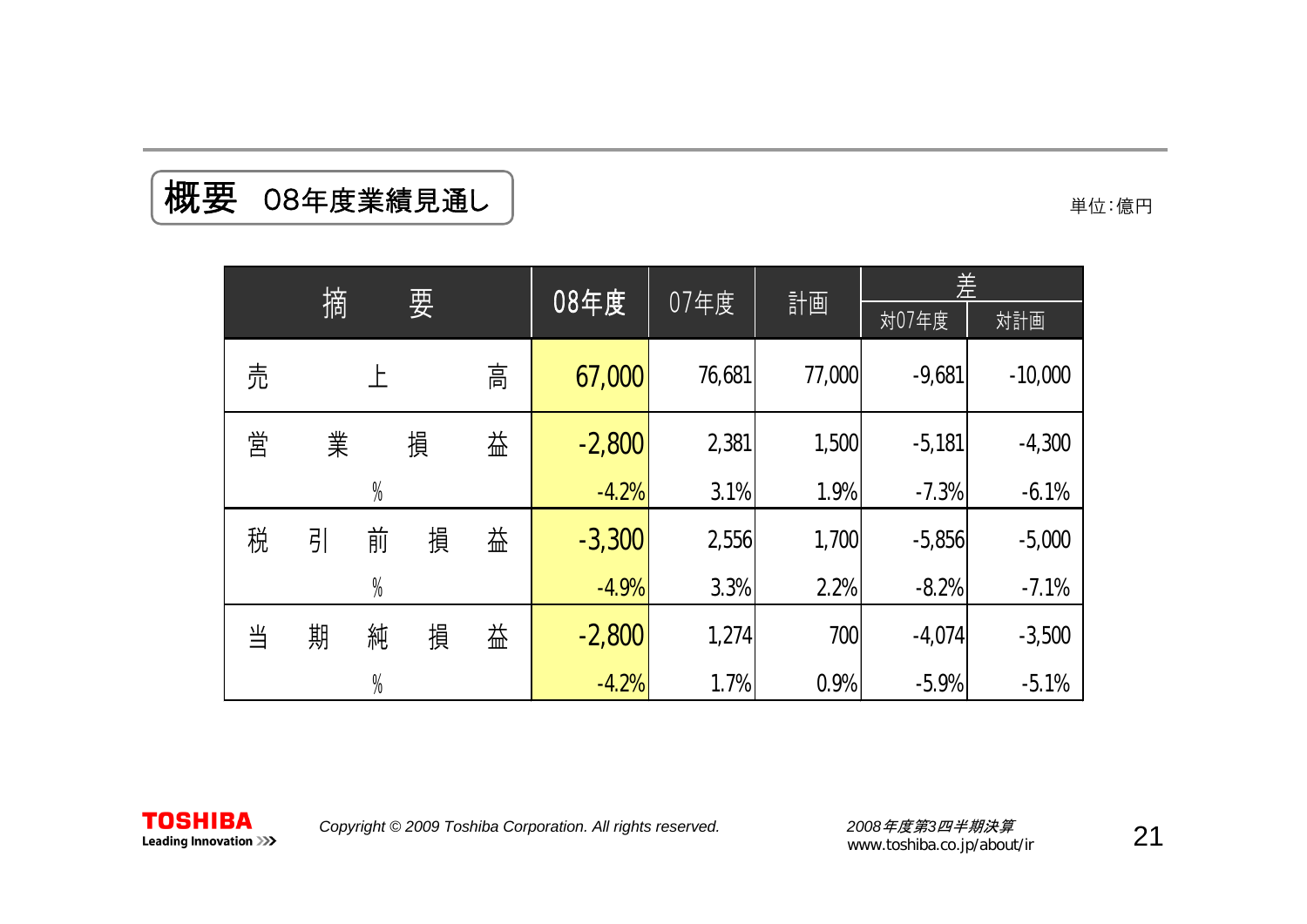#### 08年度業績見通し

#### (対9月公表 )

#### ● グローバルでの急速かつ深刻な景気後退により大幅な修正 売上高 67,000億円 (一10,000億円、一13%) 営業損益 ー2,800億円 (ー4,300億円) 税引前損益 ー3,300億円 (ー5,000億円) 当期純損益 ー2,800億円 (ー3,500億円)

#### \* 電子デバイス、デジタルプロダクツの悪化が主因 電子デバイス 営業損益 ー3,400億円 (ー2,750億円)

内、半導体 営業損益 -2,900億円 (-2,250億円)

デジタルプロダクツ 営業損益 ー200億円 (ー900億円)

\* 社会インフラも減速 営業損益 1,200億円 (ー300億円)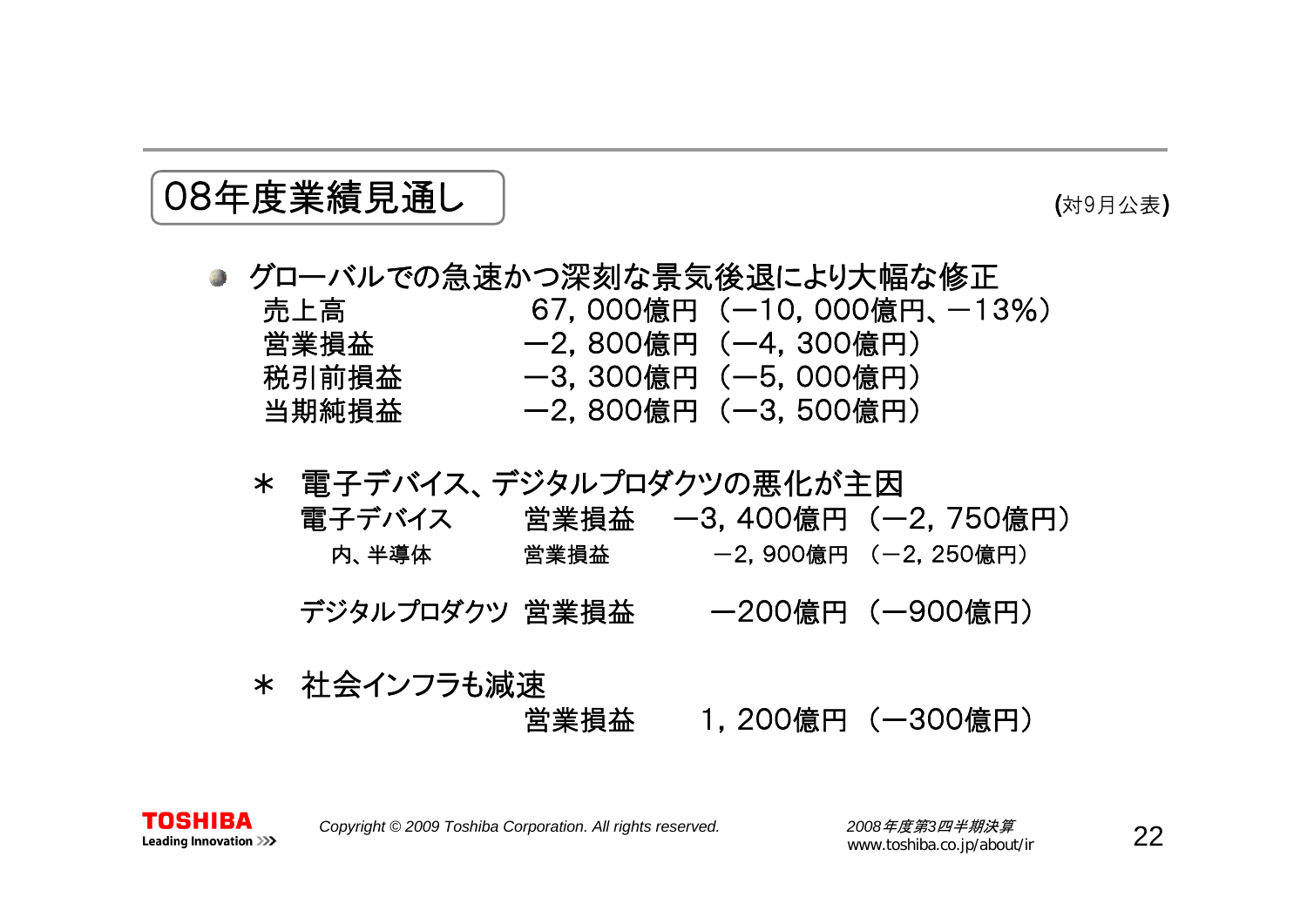$\left[\begin{array}{cc} \mathbf{r} & \mathbf{r} \ \mathbf{r} & \mathbf{r} \ \mathbf{r} & \mathbf{r} \end{array} \right]$  , we are the set of  $\mathbf{r}$  and  $\mathbf{r}$  and  $\mathbf{r}$  and  $\mathbf{r}$  and  $\mathbf{r}$  and  $\mathbf{r}$  and  $\mathbf{r}$  and  $\mathbf{r}$  and  $\mathbf{r}$  and  $\mathbf{r}$  and  $\mathbf{r} \$ 

|   | 摘<br>要 |               |   |   | 08年度     | 07年度   | 崖        |
|---|--------|---------------|---|---|----------|--------|----------|
|   |        |               |   |   |          | 対07年度  |          |
| 売 |        | 上             |   | 高 | 14,883   | 18,785 | $-3,902$ |
| 営 | 業      |               | 損 | 益 | $-1,588$ | 421    | $-2,009$ |
|   |        | $\frac{0}{0}$ |   |   | $-10.7%$ | 2.2%   | $-12.9%$ |
| 税 | 引      | 前             | 損 | 益 | $-1,425$ | 1,495  | $-2,920$ |
|   |        | $\%$          |   |   | $-9.6%$  | 8.0%   | $-17.6%$ |
| 当 | 期      | 純             | 損 | 益 | $-1,211$ | 805    | $-2,016$ |
|   |        | $\frac{0}{0}$ |   |   | $-8.1%$  | 4.3%   | $-12.4%$ |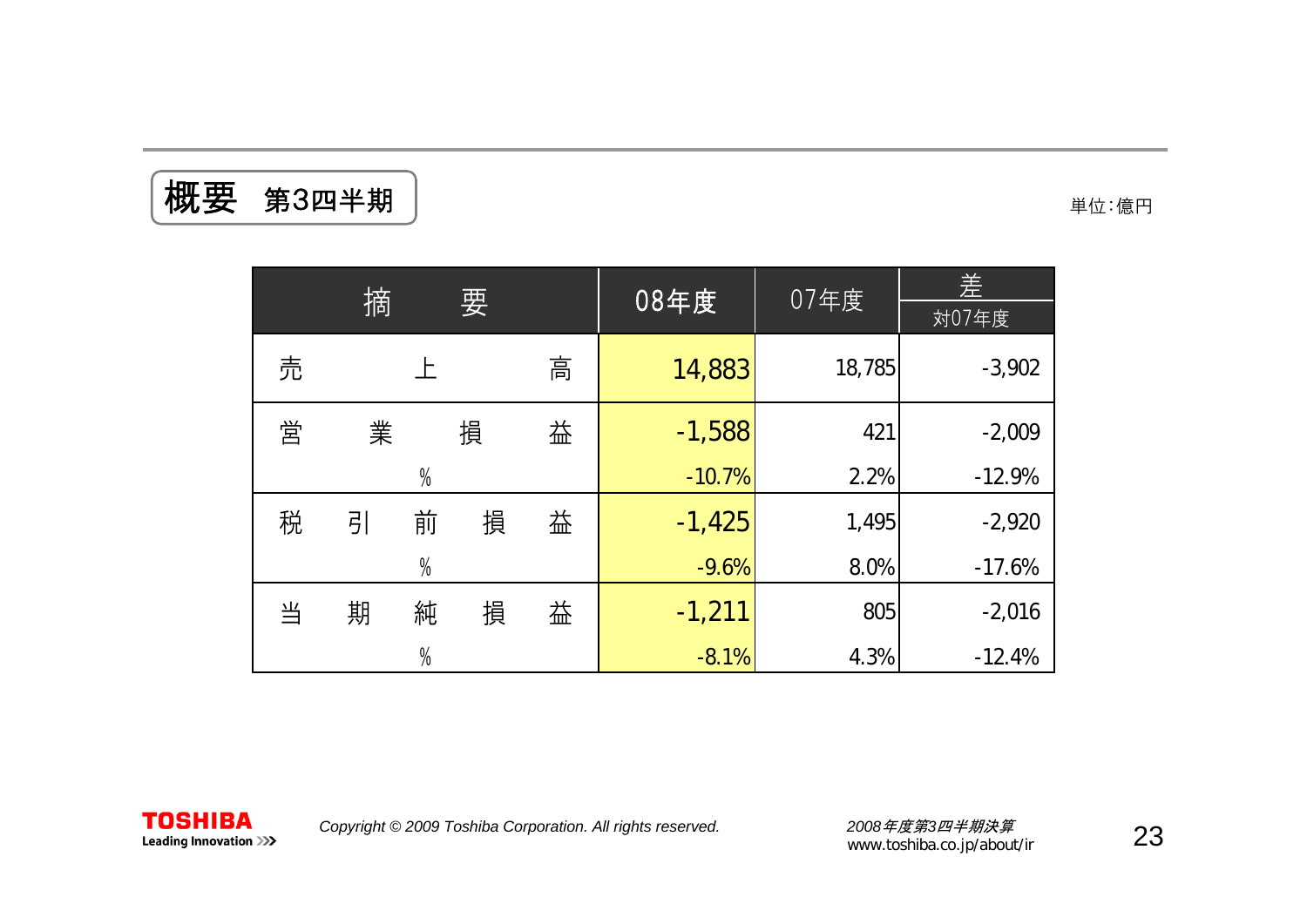| 売 上 高                                           | 08年度     |        |         | 差        |           |  |
|-------------------------------------------------|----------|--------|---------|----------|-----------|--|
|                                                 |          | 07年度   | 計画      | 対07年度    | 対計画       |  |
| デ<br>ジ<br>ダ<br>ク<br>タ<br>プ<br>ツ<br>ル<br>$\Box$  | 24,800   | 29,512 | 29,600  | $-4,712$ | $-4,800$  |  |
| デ<br>電<br>子<br>バ<br>ス<br>イ                      | 13,100   | 17,385 | 16,600  | $-4,285$ | $-3,500$  |  |
| ラ<br>社<br>会<br>フ<br>$\mathcal{L}$<br>イ          | 24,000   | 24,190 | 25,500  | $-190$   | $-1,500$  |  |
| 器<br>家<br>電<br>庭                                | 6,800    | 7,743  | 7,700   | $-943$   | $-900$    |  |
| 他<br>そ<br>の                                     | 3,400    | 3,846  | 3,500   | $-446$   | $-100$    |  |
| 連<br>結<br>計                                     | 67,000   | 76,681 | 77,000  | $-9,681$ | $-10,000$ |  |
|                                                 |          |        |         |          |           |  |
| 営<br>業<br>損<br>益                                | 08年度     | 07年度   | 計画      | 差        |           |  |
|                                                 |          |        |         | 対07年度    | 対計画       |  |
| ジ<br>デ<br>タ<br>ダ<br>プ<br>ク<br>ッソ<br>ル<br>$\Box$ | $-200$   | 150    | 700     | $-350$   | $-900$    |  |
|                                                 | $-0.8%$  | 0.5%   | 2.4%    | $-1.3%$  | $-3.2%$   |  |
| デ<br>子<br>バ<br>電<br>ス<br>イ                      | $-3,400$ | 741    | $-650$  | $-4,141$ | $-2,750$  |  |
| $\frac{0}{0}$                                   | $-26.0%$ | 4.3%   | $-3.9%$ | $-30.3%$ | $-22.1%$  |  |
| ラ<br>社<br>会<br>フ<br>ン<br>イ                      | 1,200    | 1,313  | 1,500   | $-113$   | $-300$    |  |
| $\frac{0}{0}$                                   | 5.0%     | 5.4%   | 5.9%    | $-0.4%$  | $-0.9%$   |  |
| 家<br>庭<br>電<br>器                                | $-300$   | 39     | 0       | $-339$   | $-300$    |  |
| %                                               | $-4.4%$  | 0.5%   | 0.0%    | $-4.9%$  | $-4.4%$   |  |
| そ<br>他<br>の                                     | $-100$   | 147    | $-50$   | $-247$   | $-50$     |  |
| $\%$                                            | $-2.9%$  | 3.8%   | $-1.4%$ | $-6.7%$  | $-1.5%$   |  |
| 結<br>連<br>計                                     | $-2,800$ | 2,381  | 1,500   | $-5,181$ | $-4,300$  |  |
|                                                 |          |        |         |          |           |  |

## セグメント情報 08年度業績見通し 単位:億円

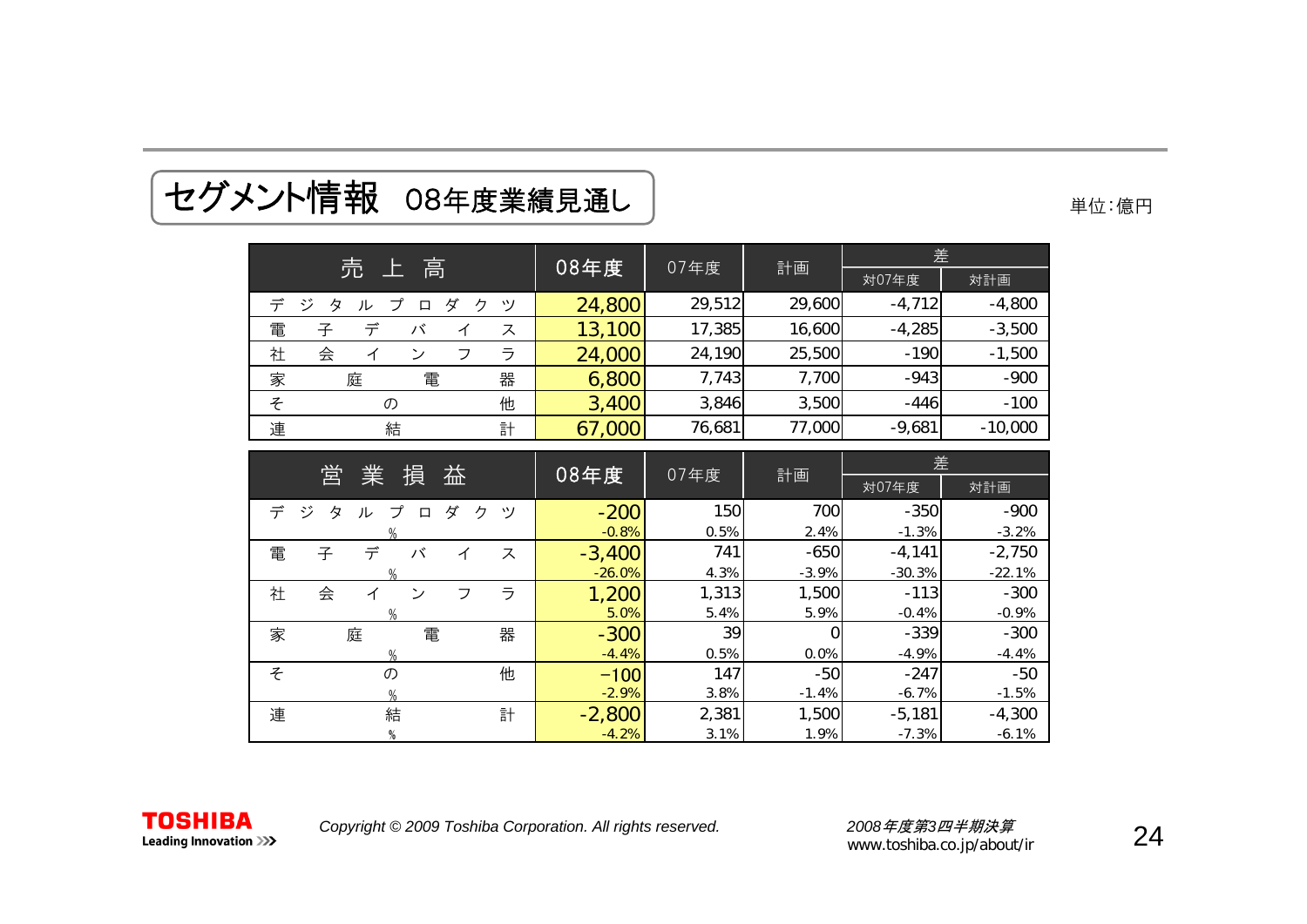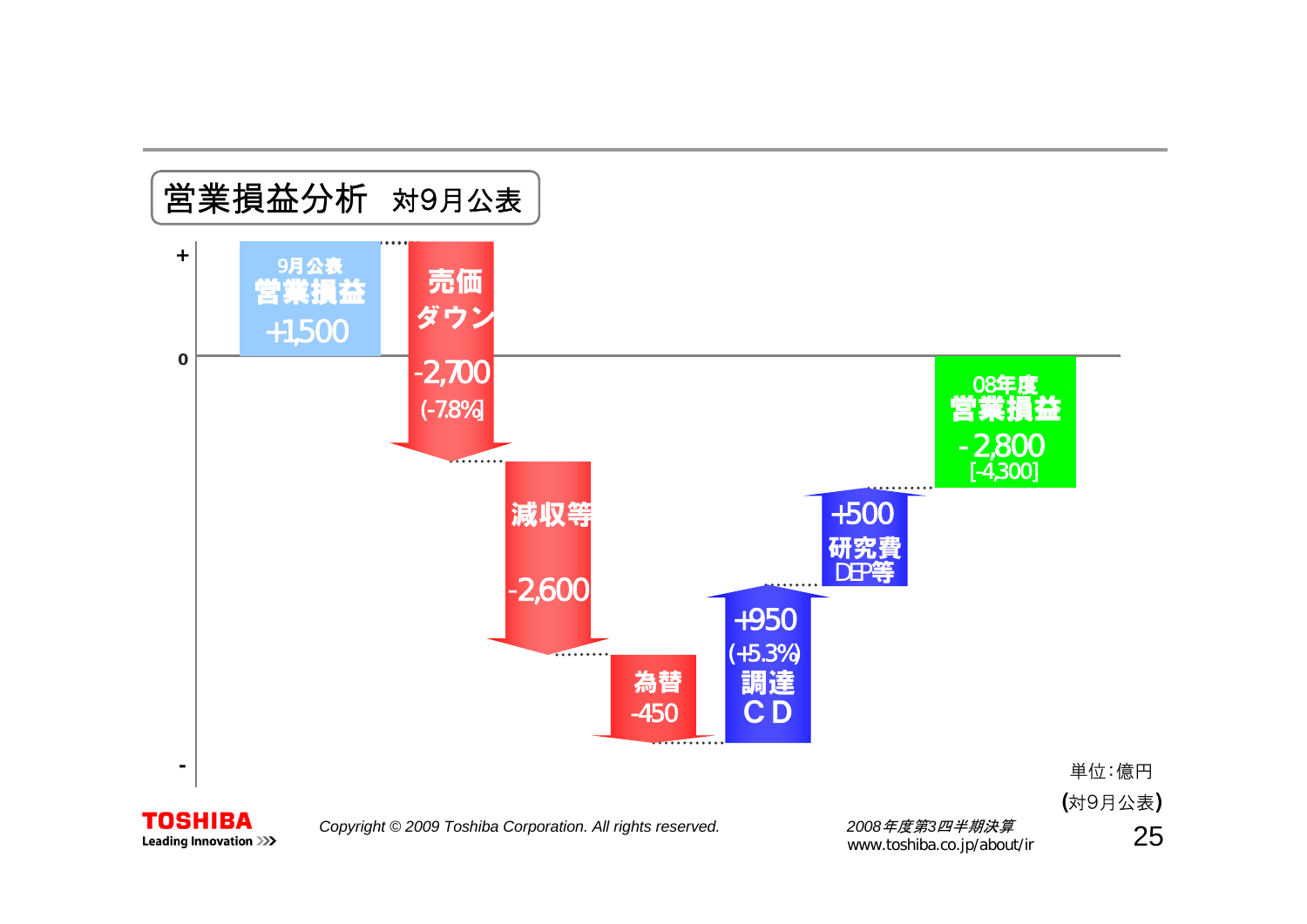

2008年度は経営環境が急激に悪化



2009年度も厳しい経営環境が継続

- 売上規模が2008年度レベルでも利益確保が可能な収益  $\qquad \qquad \qquad \qquad \blacksquare$ 体質へ転換
- 市況回復時に素早く対応できる事業体制の構築  $\qquad \qquad \qquad \qquad \blacksquare$

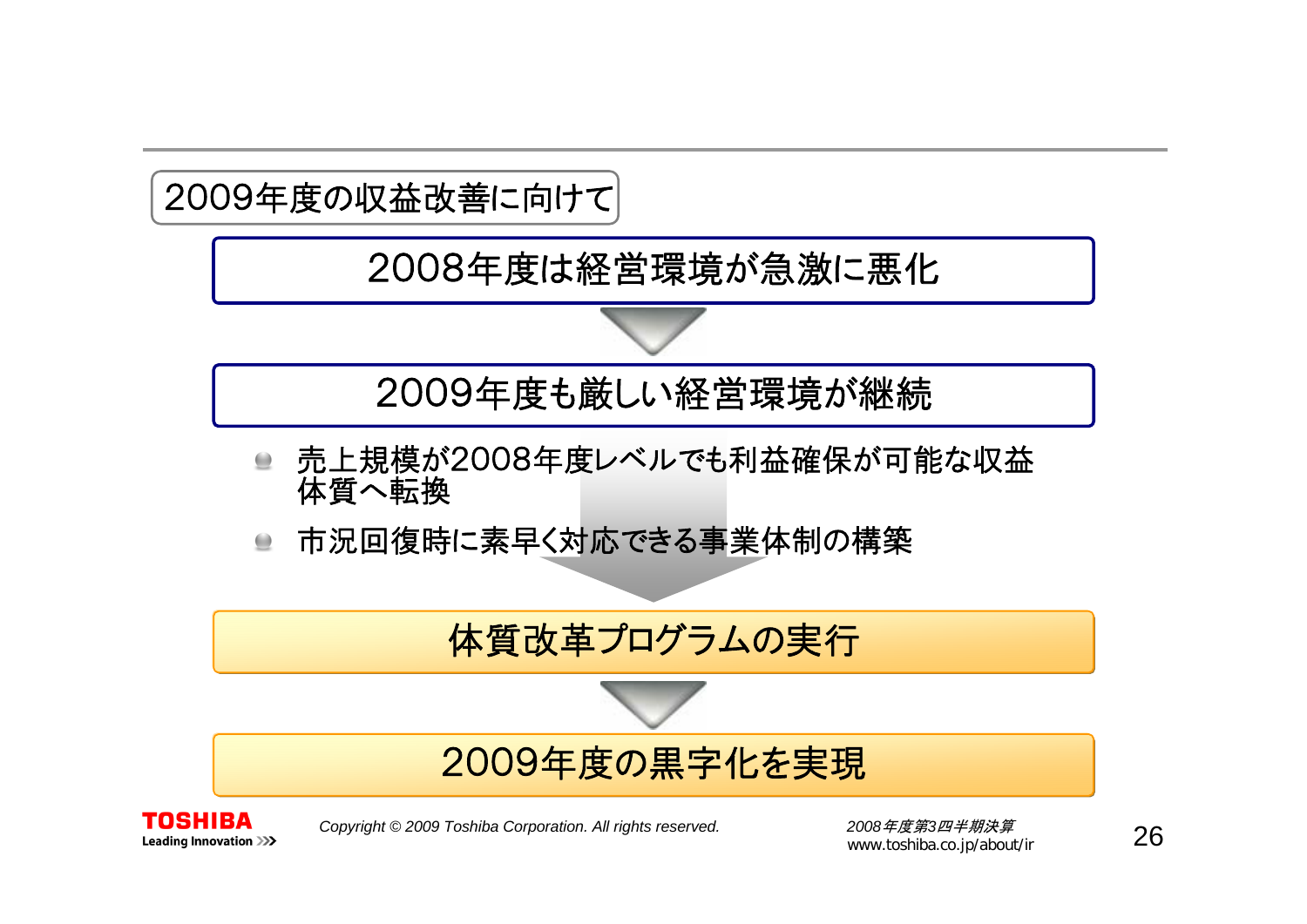#### 体質改革プログラムの実行

- 1. 課題事業における事業構造改革
- 半導体事業の構造改革
- 液晶事業の構造改革
- その他課題事業(デジタルプロダクツ、家電等)についても同時に検討
- 2.体質強化に向けた全社施策
	- 徹底した固定費削減  $\qquad \qquad \blacksquare$ 対08年度 3,000億円削減
	- 利益造出に向けた施策(コスト競争力強化・海外事業拡大等)  $\bullet$
- 3. 成長事業への集中と選択の加速
	- 社会インフラ事業へ経営資源をシフト
	- 新規事業の加速(環境・エネルギー分野等)  $\qquad \qquad \blacksquare$



*Copyright © <sup>2009</sup> Toshiba Corporation. All rights reserved. <sup>2008</sup>*年度第*3*四半期決算